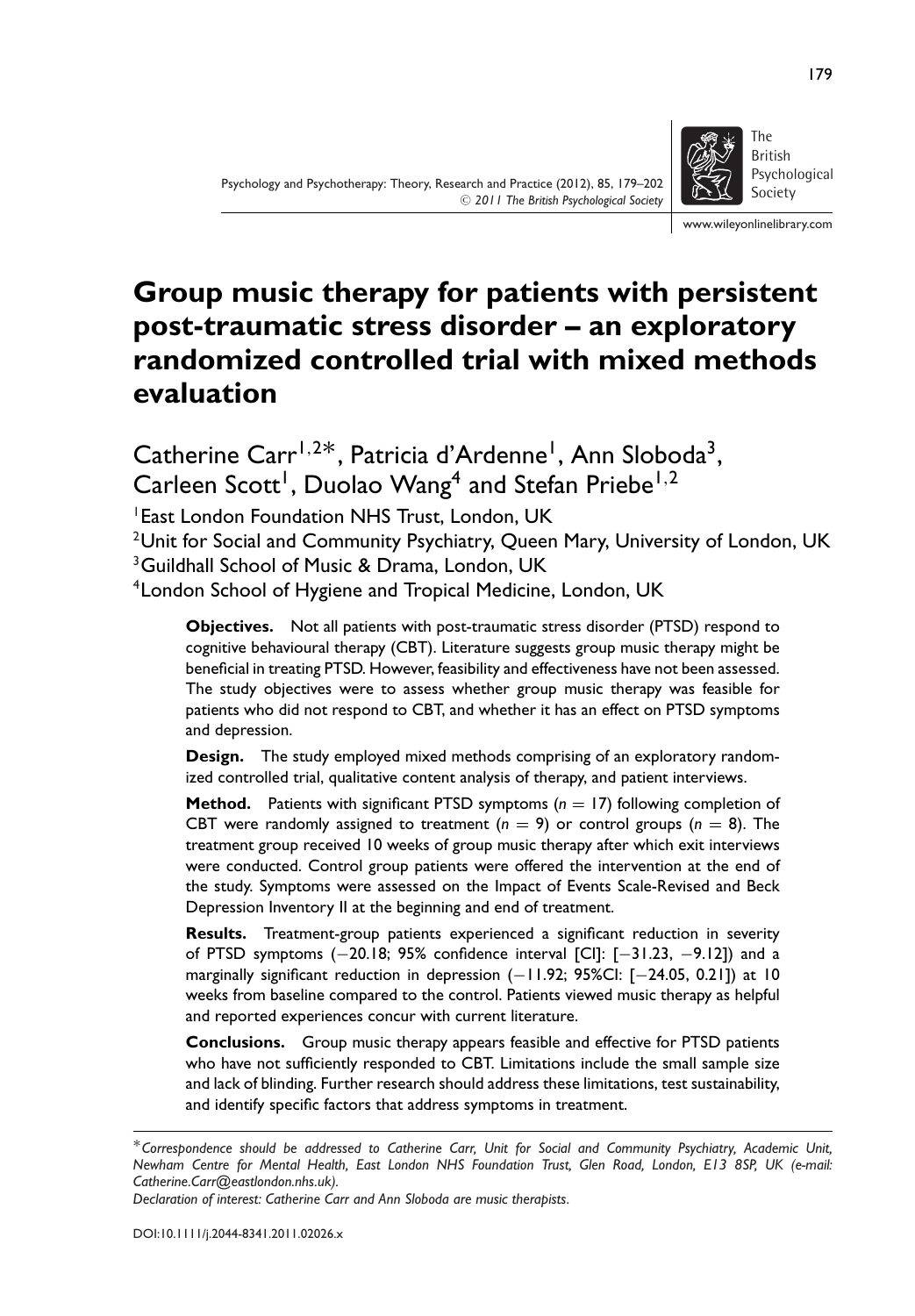Current National Institute for Health and Clinical Excellence (NICE) guidance for treating post-traumatic stress disorder (PTSD) advocates cognitive behavioural therapy (CBT) (NICE, 2005). However, a small but significant number of patients do not respond sufficiently, and still have significant symptoms after therapy (Harvey, Bryant, & Tarrier, 2003; Spinazzola, Blaustein, & van der Kolk, 2005). Commonly, these are patients who have had prolonged and multiple exposures to trauma (Robertson, Humphreys, & Ray, 2004; Spinazzola *et al*., 2005) and those with poor verbal memory (Wild & Gur, 2008). To date, this patient group has no recommended alternative intervention, whilst existing evidence-based treatments for PTSD make no reference to non-responders (Bisson *et al*., 2007; NICE, 2005).

PTSD is diagnosed using the 4th edition of the *Diagnostic and Statistical Manual of Mental Disorders* (DSM-IV) criteria (American Psychiatric Association [APA], 1994). The person must have directly experienced or witnessed a threat to life, serious injury, or personal integrity, and responded with helplessness or horror. Symptoms must include re-experiencing, avoidance, and hyperarousal, and the person must have significantly impaired social, interpersonal, or occupational functioning. These symptoms are severe and extend at least 12 weeks after the index trauma.

PTSD sufferers often have associated emotions of guilt (including survivor guilt) and shame and experience great fear in being confronted with their traumatic memories. Unknown numbers never reach specialist help because of this. There are many cultural presentations, but these clusters can always be found (d'Ardenne, Capuzzo, Ruaro, & Priebe, 2005). Depression and anxiety are significantly associated with PTSD (Breslau, Davis, Peterson, & Schultz, 1997; Jakupcak *et al*., 2006; Kessler, Sonnega, Bromet, Hughes, & Nelson, 1995), often requiring medication and additional psychological intervention. Mood disorders are therefore routinely monitored and treated concurrently in interventions.

## *Features of music therapy for PTSD*

Music therapy might be a beneficial intervention for PTSD sufferers for a number of reasons. Patients sometimes perceive talking therapies as distressing and intrusive. Music engages people in a perceived safe and enjoyable context, is universal to all cultures (Blacking, 1973; Pavlicevic, 1997) and lifelong. Music therapy, therefore, offers a means for traumatized people to relate to their healthy identity (Orth, 2005; Pavlicevic, 2002). Above all, it may encourage traumatized people to engage in treatment more than with current NICE-recommended treatments (Gold, Solli, Krüger, & Lie, 2009).

Music therapists work with many different types of trauma, across a broad range of populations including refugees (Dixon, 2002; Jones, Baker, & Day, 2004; Orth, 2001, 2005; Orth, Doorschodt, Verburgt, & Drozdek, 2004; Orth & Verburgt, 1998; Orth, Verburgt, van Nieuwenhuijzen, & Wijzenbeek, 2006; Tyler, 2002), people affected by war (Amir, 1998; Bensimon, Amir, & Wolf, 2008; Heidenreich, 2005; Hughes, 2000; Lang & McInerney, 2002; Pavlicevic, 2002), childhood sexual abuse, and complex trauma (Henderson, 1991; Hussey, Reed, Laymen, & Pasiali, 2008; Macintosh, 2003; Robarts, 2006; Strehlow, 2009; Volkman, 1993). Individual work with children features most prominently. In contrast, most adult studies utilized a group setting, citing potential to address, and improve social interaction (Amir, 1998; Hussey *et al*., 2008; MacIntosh, 2003; Orth, 2001, 2005; Orth *et al*., 2004; Orth & Verburgt, 1998; Volkman, 1993). To date, only two studies have examined the use of music therapy to treat adult PTSD patients (Bensimon *et al*., 2008; Orth *et al*., 2006).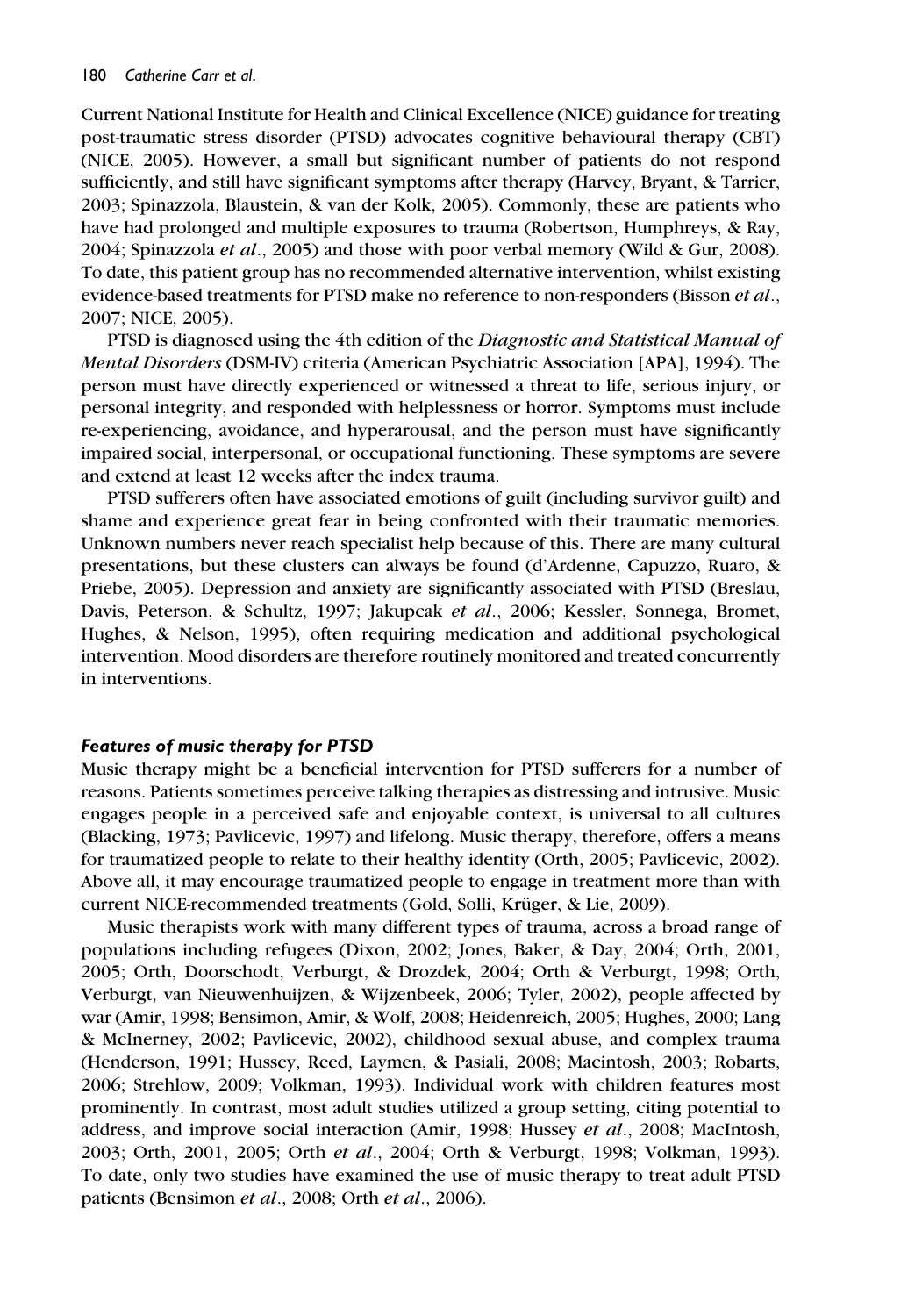#### *Re-experiencing*

Re-experiencing includes unwanted memories, dreams, smells, images, or sounds of the trauma, as well as dissociative episodes that include 'flashbacks' of the traumatic event where the sufferer cannot distinguish the past from the present. Volkman (1993) suggests that active musical response helps the person to distinguish the present moment from past traumatic events, enabling the patient to remain grounded. Music therapists have observed the potential for music to evoke traumatic memories providing access for discussion and processing of the past (Bensimon *et al*., 2008; Orth, 2001). Bensimon *et al*. (2008) found traumatic associations elicited by music reduced over the course of therapy. They postulate that the establishment of 'a safe space' might have enabled tolerance of such experiences. Orth (2001) emphasizes music's capacity to evoke emotional responses, and argues that active music making provides a means of control and self-expression of the traumatic memory.

## *Avoidance*

Avoidance includes the use of alcohol or substances to forget the past, or restricting contact with people, places, or events that might elicit a traumatic memory. Sufferers may report 'numbing' of emotional response (APA, 1994). Group music therapy is a social process that addresses the avoidant behaviour of PTSD sufferers. Musical improvisation demands an active response, not just within the music, but to the music and utterances made by others (Orth, 2005; Orth & Verburgt, 1998; Volkman, 1993). Difficulties in engaging and fostering group commitment have been noted, but trust and engagement increase over time (Bensimon *et al*., 2008; Orth, 2005; Robarts, 2006). Musical structure may address detachment and restricted affect by enabling patients to connect with and express feelings musically (Orth, 2005).

#### *Hyperarousal*

Hyperarousal includes sleeplessness, irritability, aggression, poor concentration, and a general mistrust of others, often manifested by hypervigilance and exaggerated startle responses (APA, 1994). Music therapy attempts to address hyperarousal within physical, cognitive, and emotional domains. Hypervigilance and startle responses may be regulated through encouraging tolerance of silence and loud sounds (Hughes, 2000). Poor concentration is addressed through requiring patients to attend to their own sounds and those made by others. The physical experience of attending and partaking in music making requires participants who find it difficult to attend to and concentrate on present stimuli.

Within the emotional domain, musical instruments are used to express feelings of anger and irritability (Bensimon *et al*., 2008; Orth, 2005; Volkman, 1993). Bensimon *et al*. (2008) found patients favoured loud drumming as a means of expressing anger, resulting in feelings of 'relief, satisfaction and empowerment' (p. 46). Musical components may be combined to lower anxiety and foster feelings of safety. Both Orth *et al*. (2006) and Bensimon *et al*. (2008) suggest that the musical structure can offer safe, predictable limits for expression and experimentation. Orth uses a gradual approach to music-making in therapy, from composition and recording of relaxation music to musical improvisation and song-writing to formulate a narrative of traumatic and autobiographical experiences (Orth *et al*., 2006). Most pertinently, improvisation in music therapy appears to enable arousal regulation by promoting relaxation (Orth, 2005). Orth (2005) notes that this is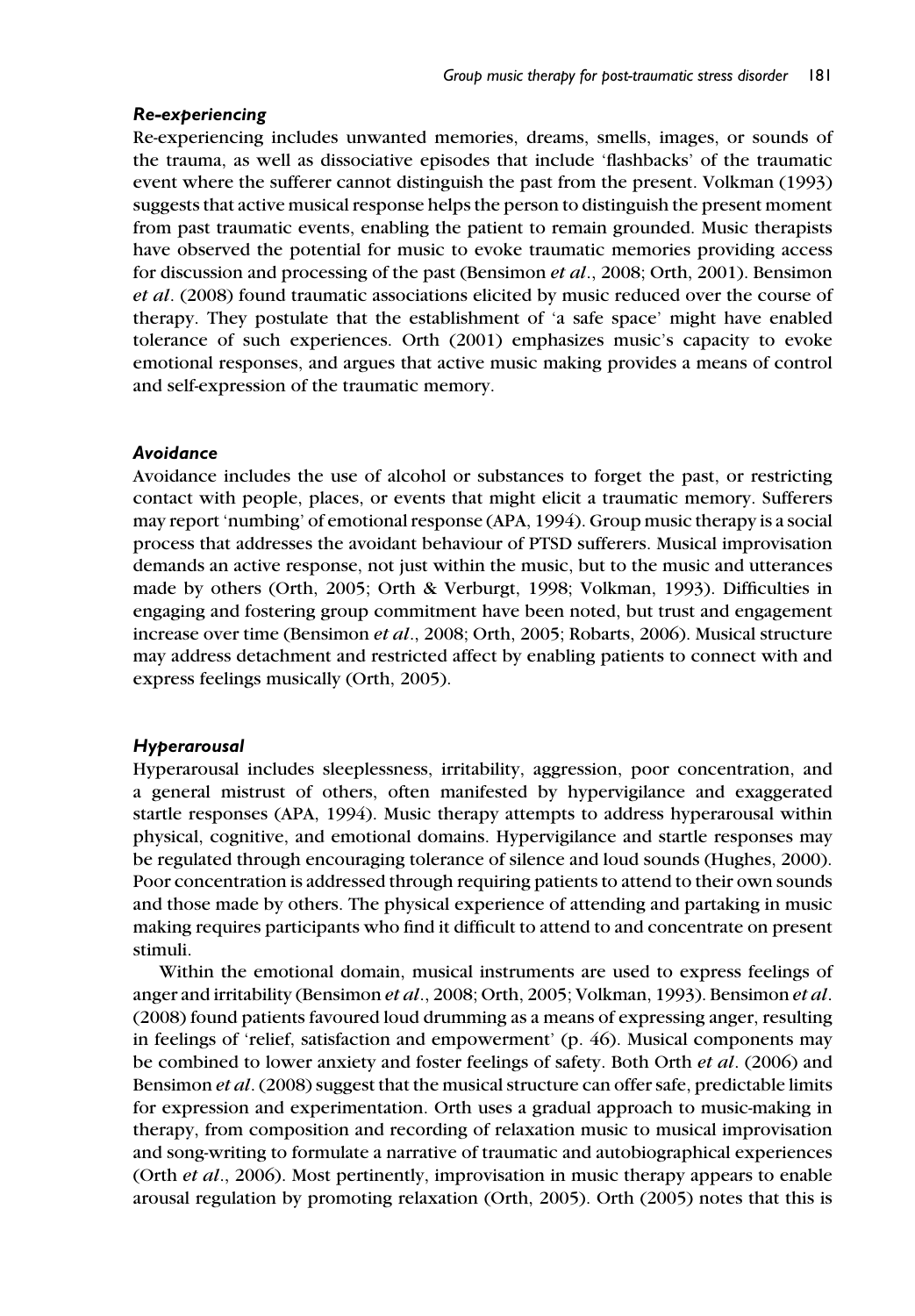often music that is 'standard instrumental, predictable, of slow pace and with an even rhythm' (para. 32) and observes that patients often chose familiar music associated with pleasant memories or experiences.

# *The current study*

Arts therapists have begun to explore underlying mechanisms in trauma work. Focus has turned to neuroscientific models (Read-Johnson, 2009) and preliminary evidence suggests that music therapy positively affects structures associated with traumatic responses (Krout, 2007; Swallow, 2002). Music therapy might, therefore, be able to modulate and affect responses at an implicit emotional level, an important prerequisite for psychological exploration (Van Der Kolk, 2006). The capacity for music to communicate at a preverbal level may also explain how therapist and patient use music to communicate non-verbally (Hughes, 2002; Malloch & Trevarthen, 2009; Robarts, 2006, 2009; Sutton, 2002).

Group music therapy may better address symptoms of avoidance and limited social functioning, and be a useful alternative to trauma-focused CBT, as the setting uses mainly non-verbal components. However, no randomized controlled trials have been undertaken to validate either its feasibility or effectiveness with PTSD or associated mood changes. The purpose of this trial was to establish whether symptomatic PTSD patients would engage with group music therapy, whether severity of their PTSD and depressive symptoms would change, and to describe their qualitative experiences.

# **Method**

# *Study design*

An exploratory randomized controlled trial was conducted with a waiting group design. The intervention group received weekly group music therapy for 10 weeks after baseline, and outcomes were assessed in both groups at the beginning and end of the 10-week period. Following this, the waiting group also received group music therapy. Content analyses of video recordings, process notes, and exit interviews were conducted for triangulation with quantitative data.

# *Participants and recruitment*

Patients were recruited from a specialized National Health Service (NHS) in London, providing trauma-focused CBT for patients with PTSD (d'Ardenne *et al*., 2005). Patients were between 18 and 65 years, had basic English, and were receiving no other psychotherapy. All had a PTSD diagnosis, using the Clinician-Administered PTSD Scale (CAPS) (Blake *et al*., 1990). All had previously received and completed CBT, but retained significant symptoms on discharge, as measured by the Impact of Events Scale (IES score of ≥50; i.e., defined as severe and 15 points above the clinical cut-off for PTSD) (Horowitz, Wilner, & Alvarez, 1979). The study was approved by the East London and the City Local Research Ethics Committee 1 in September 2007.

Patients with a discharge IES score of ≥50 (Horowitz *et al*., 1979) were identified from the clinic database. They were sent a letter introducing the study, explaining its rationale, and why they had been chosen, together with an information sheet, consent form, and telephone contact of the clinic. If willing, patients attended a pre-treatment interview at the clinic with a clinician (Pd'A). A complete description of the study was then provided, and written informed consent was obtained. Those who consented then completed the baseline assessment.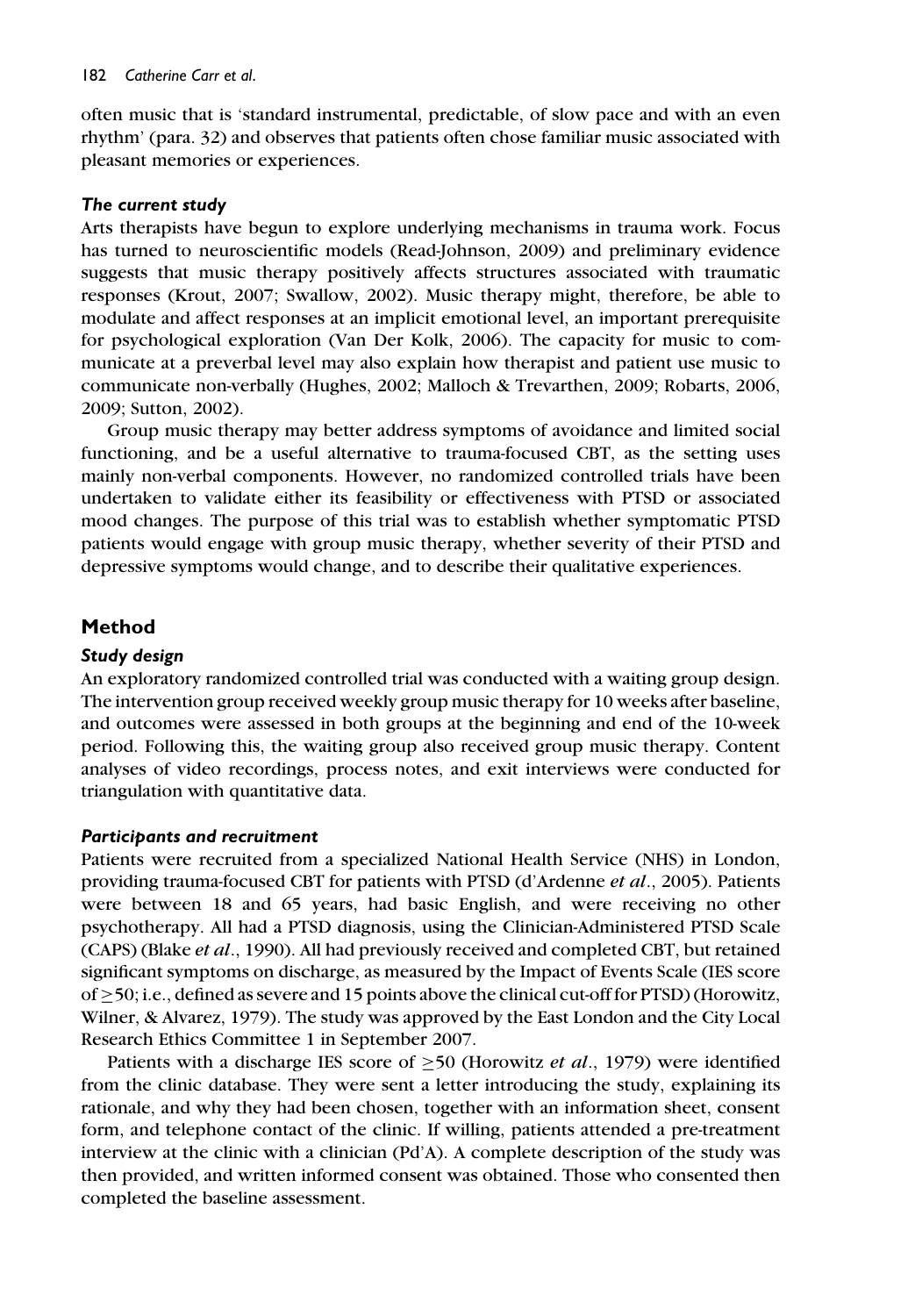

**Figure 1.** Consort diagram showing patient flow through study.

Group allocation was made by an independent researcher (CS) who randomly generated a list of consenting names and a sequence of group allocations. Each name was then allocated either to treatment or the waiting list. Patients were paid a single fee at the end of the study: treatment group received £20; waiting group received £30. Patient flow and figures are shown in a CONSORT diagram (Figure 1).

Of 252 patients discharged by the clinic, 36 (14.3%) had a score >50 on the IES. From these, 17 (47.2%) agreed to participate, and were randomly allocated to a treatment group ( $n = 9$ ) and control group ( $n = 8$ ). Eleven (30.6%) declined to participate and eight (22%) did not respond. One treatment patient attended one session and was then offered care elsewhere. Recruitment was done in September–December 2007: followup was completed in March 2008. Patient characteristics taken from medical records are summarized (Table 1). Fourteen patients were taking conventional antidepressants (Treatment: 7; Waiting: 7), four on antipsychotics (Treatment 1; Waiting 3), two on benzodiazepines (Treatment: 1; Waiting: 1), and three on hypnotics (Treatment: 2; Waiting: 1).

#### *Procedure*

Data were collected at baseline prior to therapy and immediately after the final session at 10 weeks. The control group was then offered group music therapy. PTSD symptoms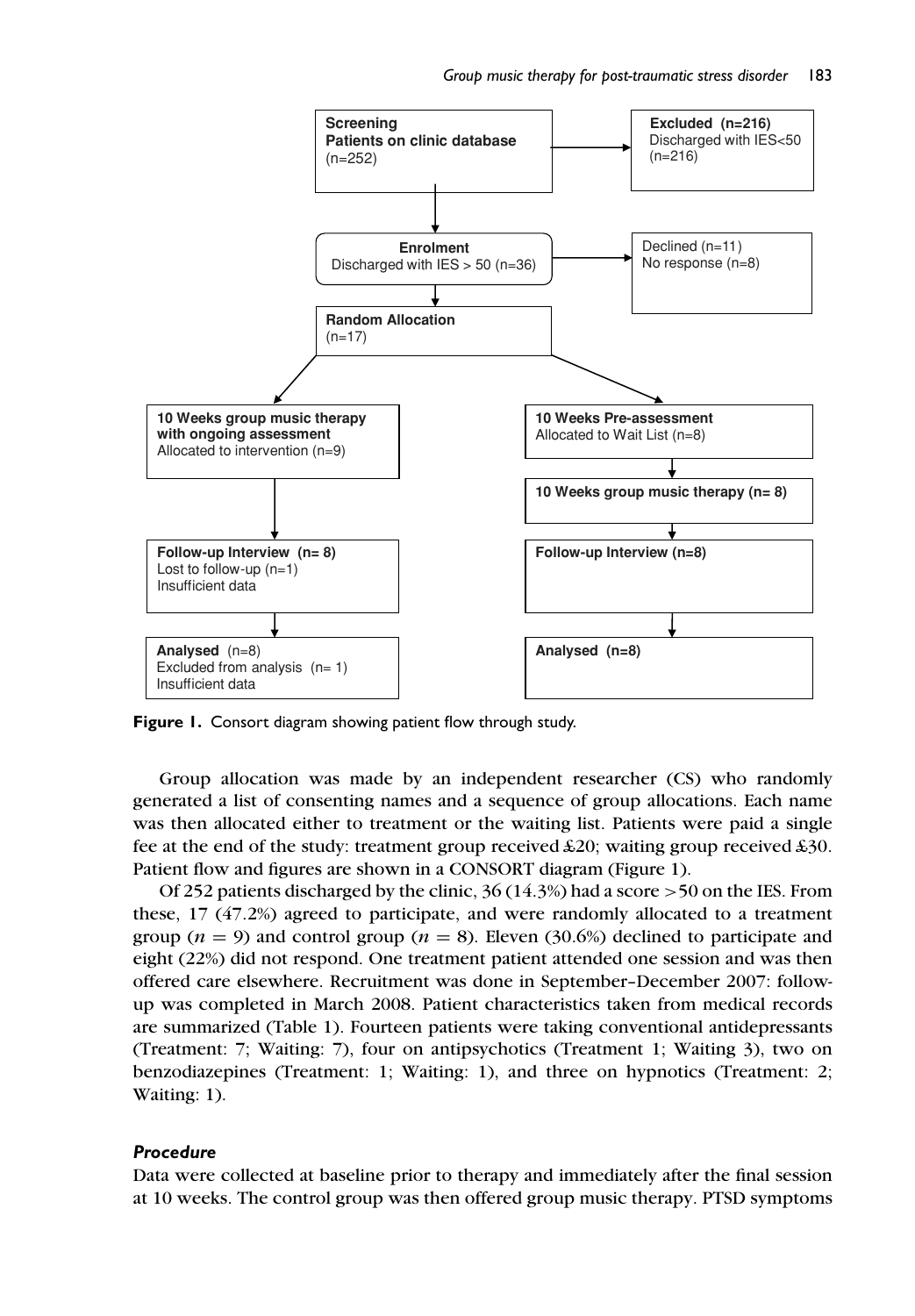#### 184 *Catherine Carr et al*.

**Table 1.** Demographic and trauma characteristics by group

| Characteristics                                  | <b>Treatment</b><br>$n = 8$ | Wait-list control<br>$n = 8$ |
|--------------------------------------------------|-----------------------------|------------------------------|
| Age (years), mean (range)                        | 34 (20 - 57)                | 44 (33–53)                   |
| Gender, male (n)(%)                              | 3(37.5)                     | 4(50.0)                      |
| Ethnicity (n)                                    |                             |                              |
| <b>White British</b>                             |                             |                              |
| Black African, Caribbean, other black background |                             | 2                            |
| Any other Ethnic Group                           |                             | 4                            |
| Native English speakers (n)                      | 4                           | 2                            |
| Index trauma (n)                                 |                             |                              |
| Torture                                          | 2                           | 3                            |
| Civilian casualties of war                       |                             |                              |
| <b>Bullying</b>                                  |                             |                              |
| Child sexual abuse                               |                             |                              |
| Rape                                             |                             |                              |
| Terrorism                                        |                             |                              |
| Intercurrent medication (n)                      |                             |                              |
| Antidepressants                                  |                             |                              |
| Antipsychotics                                   |                             |                              |
| Benzodiazapines                                  |                             |                              |
| <b>Hypnotics</b>                                 |                             |                              |

were assessed again in this group after treatment completion, that is 10 further weeks after the end of the evaluation period in the randomized controlled trial. All assessments were completed by NHS psychologists (Pd'A, CS, & NW), 30 minutes before the start of the first music therapy group and after the end of the last group. Assessments were conducted via telephone for the control group. Due to the small size of the research team, no attempt was made to mask researchers from patient allocation.

Mean attendance was seven sessions (range; 2–9). Seven (78%) attended seven sessions or more. Despite fluctuating attendance, all maintained telephone contact with the clinic, detailing their challenges. These included educational examinations, difficulties with child care, eviction from home, court attendance, and domestic violence. Patients commenced group music therapy in the neighbouring Guildhall School of Music and Drama, and were escorted there after baseline measures were taken. Both groups were maintained on the NHS clinic caseload with full access to mental health care.

## *Intervention*

Group music therapy was provided by music therapists (AS and CC) 1 hr weekly, for 10 weeks. Music therapy is a postgraduate state-regulated profession in the United Kingdom. Therapists must be skilled, flexible musicians trained to use instruments in a variety of ways to support their patients' activity. The intervention was manualized (Odell-Miller, 2007; Odell-Miller, 2002; Towse, 1997; Wigram, 2004), and off-site supervision was provided by a senior consultant in music therapy (HO-M). Adherence to the manual was monitored through video recording of sessions.

The primary goals of therapy were as follows:

(1) Foster safety and encourage use of the setting and instruments to communicate, as manifest by regular and complete attendance.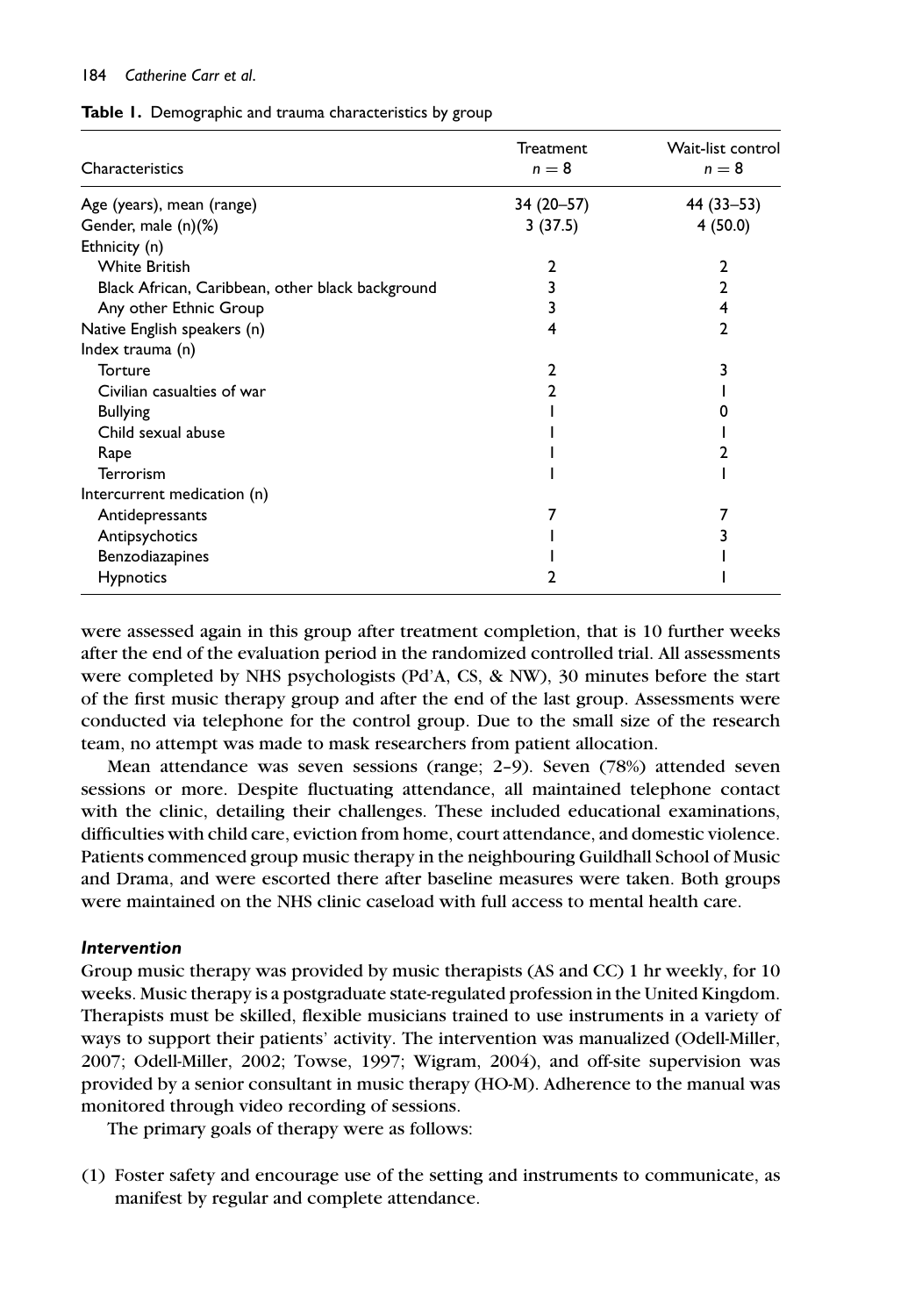- (2) Increase self-agency and question assumptions of leadership in order to increase independence, autonomy, and initiation of musical ideas.
- (3) Alleviate re-experiencing, avoidance, hyperarousal, and associated depression.

As we wished to examine current use of UK music therapy, our secondary goals were those common to music therapy groups held in UK adult psychiatric settings, that is to:

- (1) offer opportunities for socialisation and support,
- (2) provide experiences of making music leading to potential psychological, physical and emotional benefits,
- (3) utilise music to lower anxiety and enhance self-esteem,
- (4) provide a space to think freely and promote relaxation,
- (5) provide opportunities to speak within a group setting,
- (6) provide the potential for creative play without dependence upon verbal instruction.

The Music Therapy Department of the Guildhall School of Music and Drama provided a wide range of musical instruments including a selection from Africa, India, and Asia and small percussion. Instruments were chosen for ease of accessibility. Many required little or no prior musical knowledge/technique in order to produce a sound (e.g., xylophones, maracas, Indian bells, gato drums, djembe, tone bars, and cabassas). More complex musical instruments (such as a guitar and two pianos) were also available to patients. Physical properties were taken into account with a selection of sizes, resonances, timbres, and methods of sounding (such as those requiring a beater or varying ranges of movement). Instruments were arranged inside a circle of chairs, and patients were free to move around. A video camera was discretely placed in a corner. Latecomers were welcomed and acknowledged within the group.

The methods employed are widely used in psychodynamic music therapy for UK adult mental health care, with a combination of active and receptive activities, and an emphasis on free improvisation (Odell-Miller, 2007; Odell-Miller, 2002; Towse, 1997; Wigram, 2004). Patients were introduced to the instruments and encouraged to improvise, with therapists providing improvised instrumental support. Within musical improvisations, the therapists began by listening carefully to the music and providing close accompaniment. The therapists responded to the music of the group by: (1) imitating an aspect of an individual member's music (e.g., pitch, resonance, or timbre); (2) providing a broader musical structure to encompass the expressions of the group as a whole (Wigram, 2004). The therapists used their primary instruments (flute and piano) to provide musical support as well as the range of percussion instruments. As therapy progressed, the therapists then extended and varied the nature of the musical interaction.

Verbal reflection on thoughts and feelings arising from the musical experience was encouraged but not insisted upon. The therapists used supportive psychotherapeutic interventions, drawing together common themes. Personal statements about symptoms were highlighted and made relevant to the whole group. Once patients had left, the therapists made notes on the group content, process, and notable individual contributions.

#### *Outcome measures*

Primary outcome was change at 10 weeks from baseline in total symptom severity score on the IES Revised (IES-R) (Weiss & Marmar, 1996). The IES-R is a 22-item rating scale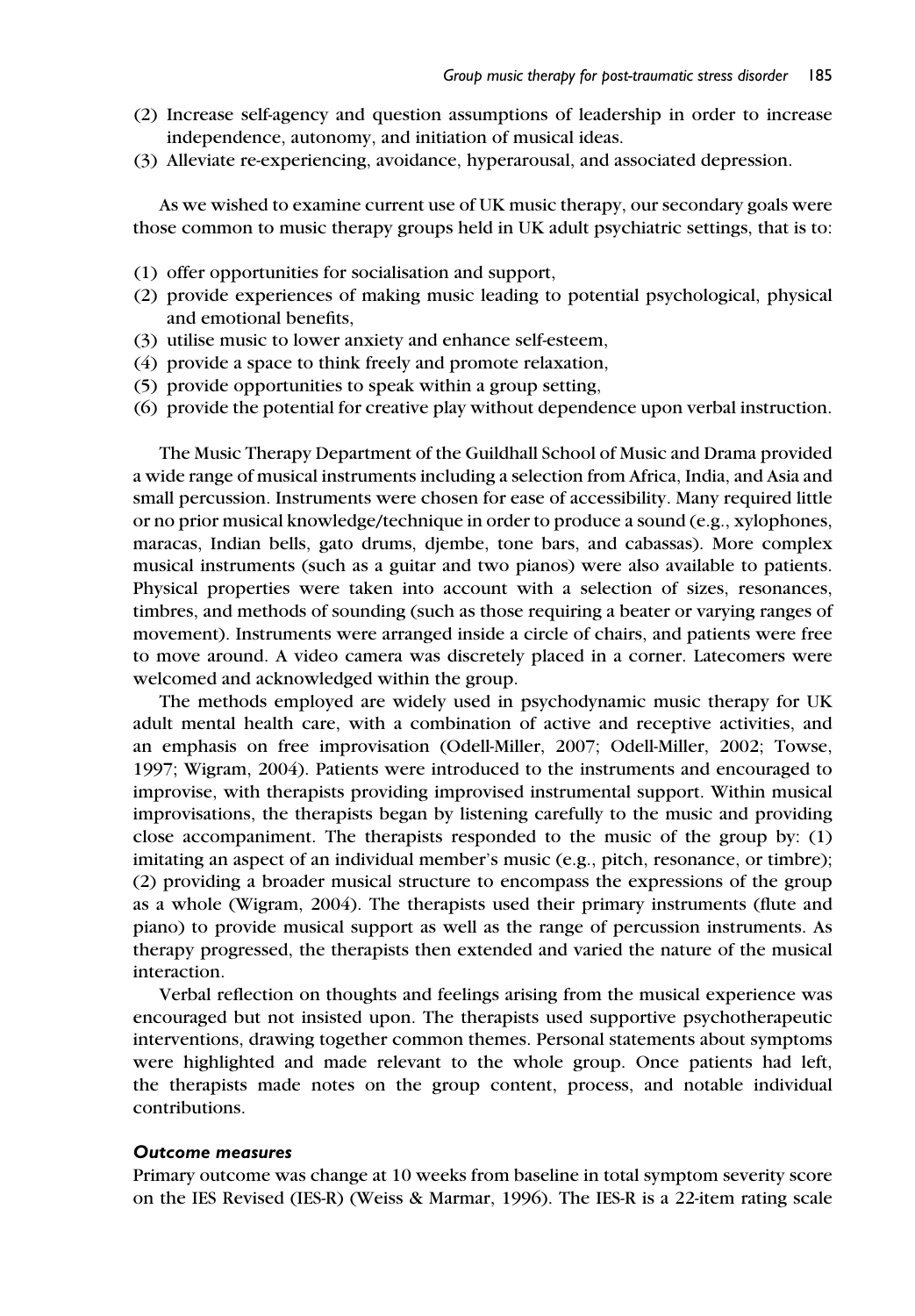to assess distress of PTSD symptoms in the previous 7 days. Items are rated by patients on a Likert scale and scored from 0 to 4. Mean responses are taken for subscales of reexperiencing, avoidance, and hyperarousal. It has good internal consistency (Intrusion alpha =  $-.89$ , Avoidance alpha =  $.84$ , and Hyperarousal alpha =  $.82$ ) and construct validity (Creamer, Bell, & Fialla, 2003).

The secondary outcome was change in symptom severity score on the Beck Depression Inventory-II (BDI-II) (Beck, Steer, & Brown, 1996). The BDI-II is a 21-item rating scale to assess self-reported symptom severity of depression. Items are rated on a 4-point scale from 0 to 3. The BDI-II has good internal consistency (coefficient alpha =.91) and construct validity (*r* = .89) (Steer, Ball, Ranieri, & Beck, 1999). Scores indicate depression severity of *minimal* (0–13), *mild* (14–19), *moderate* (20–28), and *severe*  $(29-63)$ .

# *Qualitative analysis*

Content analysis of video-taped sessions, process notes, and exit interviews focused upon four areas:

- (1) Occurrence and severity of PTSD symptoms; (headaches, sensitivity to sounds, traumatic associations, avoidance of session) to establish presence of symptoms and any change within therapy.
- (2) Leadership; (therapist led, patient led) to evaluate the goal of increasing autonomy.
- (3) Patient experiences of music therapy to better understand subjective experiences.
- (4) Content of interventions and discussions within sessions to describe therapeutic process.

Exit interviews were conducted after the final session of music therapy by psychologists (Pd'A & CS) and consisted of four open-ended questions:

- (1) What was helpful in music therapy?
- (2) What was unhelpful in music therapy?
- (3) What has changed for you since you began to attend?
- (4) What would have made it better in any way?

Sessions were watched sequentially, alongside typed process notes. A data-collection proforma, detailing analysis themes, was constructed and session content analysed. Discussions were transcribed along with a log of events, initial themes defined, and the data re-analysed and coded within these. Three sessions were re-analysed by a psychologist (Pd'A), to check for reliability. Quantitative data were triangulated with discussion transcriptions, process notes, and exit interviews.

# *Statistical analysis*

As this was an exploratory trial, and no empirical data were available to estimate variability of outcomes on which to base a sample size calculation, no formal calculation was performed. The sample size was chosen to maximize the number of possible patients within a group, whilst taking into account limitations of space and possible attrition. Summary statistics were calculated to describe trends and variations of outcome variables comparing both groups. Primary outcome was analysed using a mixed model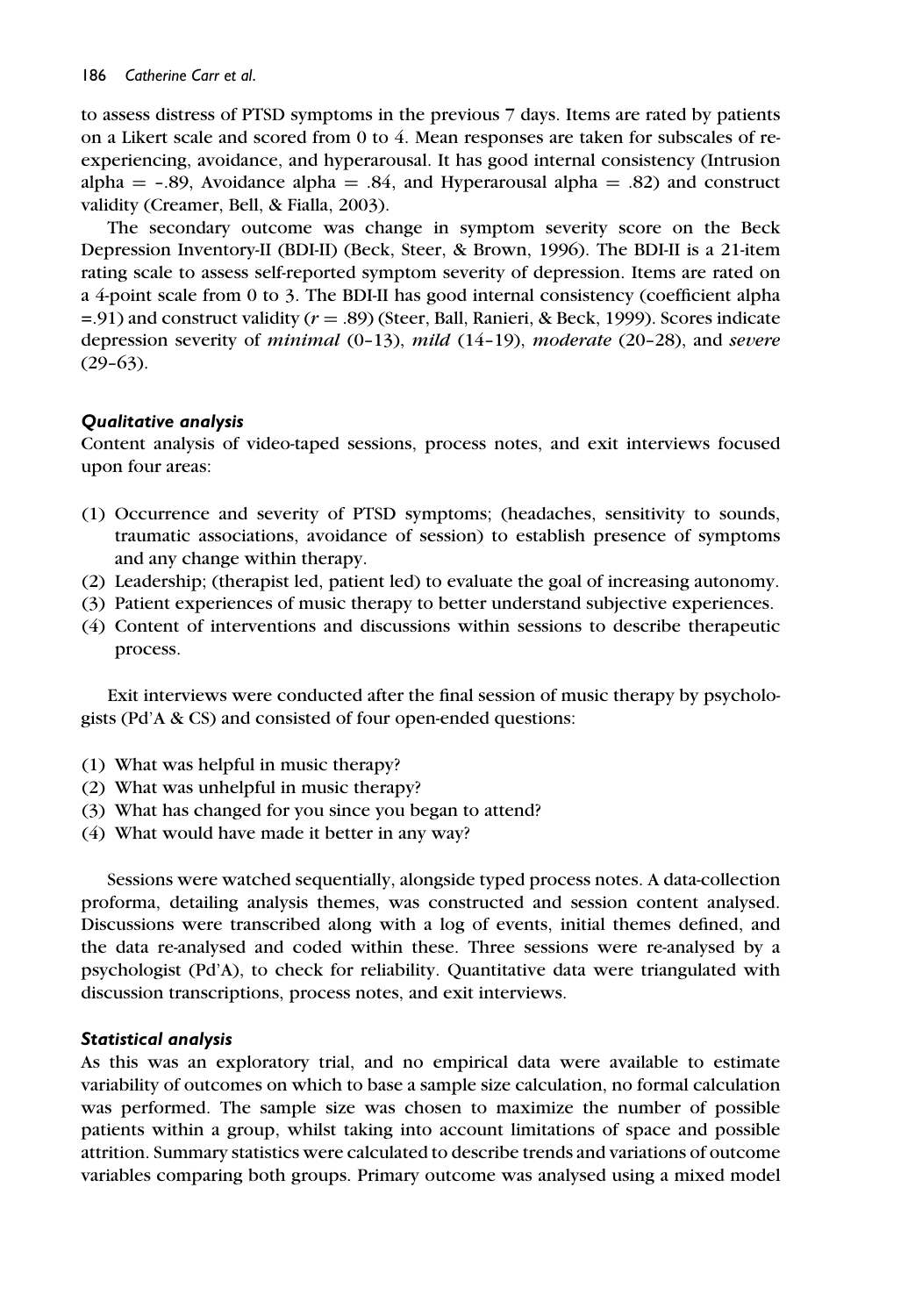with baseline measurement of symptom score as covariate; treatment, period, treatment and period interaction as fixed effects; and subject as random effect. The least square mean (LS), treatment differences in LS means, and their 95% confidence intervals (CIs) were derived from the mixed model. LS mean for each treatment group reflects the within-treatment comparisons between baseline and post-treatment time points in the scores. Secondary outcomes were analysed similarly. Analysis was done on an intention to treat basis.

# **Results**

### *Outcomes*

At follow-up, 16 assessments were completed. Table 2 shows the summary statistics by group and mixed model analysis results.

At period 1, on average, patients reported a greater reduction at 10 weeks in symptom severity in the treatment group  $(-24.50; 95\%$ CI:  $[-32.30, -16.69; p]$ .0001]) than in the control (−4.32; 95%CI: [−12.06, 3.42; *p* = .2286]), representing a statistically significant mean difference of (−20.18; [95%CI: [−31.23, −9.12; *p* = .0035]). A statistically significant mean difference was found within all three domains: Avoidance (−1.30; 95%CI: [−1.79, −0.80; *p* = .0004]); hyperarousal (−0.94; 95%CI: [−1.64, −0.25; *p* = .0150]); re-experiencing (−0.73; 95%CI: [−1.44, −0.02; *p* = .0463]). On the BDI-II, patients reported a greater reduction in symptom severity in the treatment group (−8.01) than in the control (3.92) demonstrating a marginally statistically significant difference (−11.92; 95%CI: [−24.05, 0.21; *p* = .0531]).

At period 2, the mixed analysis of symptom changes after the control received treatment showed a mean IES-R significant reduction from baseline of (−17.20; 95%CI: [−24.94, −9.45; *p* = .0012]). Statistically significant mean differences were again found within all three subdomains: Avoidance (−0.74; 95%CI: [−1.09, −0.39; *p* = .0016]); hyperarousal (−0.82; 95%CI: [−1.29, −0.34; *p* = .0049]); re-experiencing (−0.77; 95%CI: [−1.27, −0.27; *p* = .0081]). A reduction in BDI-II symptom severity (−0.71) was also seen but was not statistically significant (95%CI: [−9.26, 7.84; *p* = .8500]).

## *Qualitative Results*

Qualitative analysis provided detailed insights into processes and subjective experiences. Engagement, establishment of safety and trust, identification and expression of emotion, and capacity to tolerate particular sound qualities of instruments emerged as features of importance. An overview of the therapy content and process is presented, followed by content analysis of patient symptoms, experiences during therapy, and exit interviews to provide the context for discussion of these themes.

## *Content and process of therapy*

Interventions closely followed those outlined in the manual. Sessions 1–2 introduced the group to the musical instruments and improvisation. The therapists directed improvisations, using suggestions aimed to reduce anxiety (e.g., 'listen to the group and then begin to link the sounds you make to those of others') and to encourage group cohesion (each member to begin playing gradually over a shared pulse). By session 2, patients began to identify instruments that were difficult to tolerate. These instruments were resonant with high-pitched frequency or loud in volume. From session 3 onwards, the group discovered drumming could facilitate group cohesion and self-expression and enabled members to lead the group. Conflicting preferences for instruments and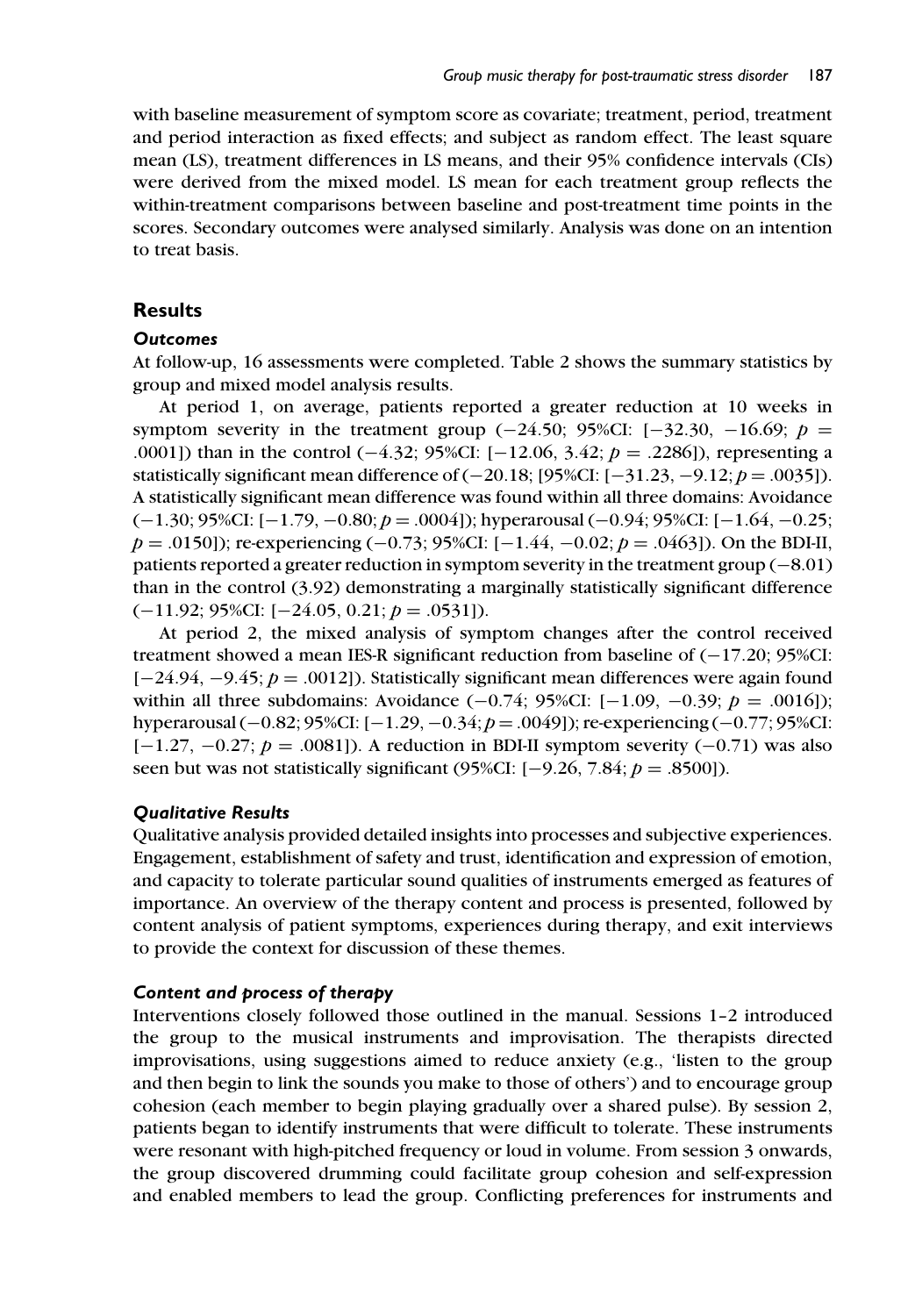|                                                                |                                        |                               |                                                                                                                                                                                                                               | Results from mixed model analysis*                   |                                       |
|----------------------------------------------------------------|----------------------------------------|-------------------------------|-------------------------------------------------------------------------------------------------------------------------------------------------------------------------------------------------------------------------------|------------------------------------------------------|---------------------------------------|
|                                                                | <b>Baseline</b>                        | follow-up<br><b>10</b> weeks  | LS mean <sup>**</sup>                                                                                                                                                                                                         |                                                      | Difference in LS means                |
| Symptom Scores                                                 | $\hat{e}$<br>$=$ a)                    | $(n = 16)$                    | Period I                                                                                                                                                                                                                      | Period 2                                             | (95% CI), p-value                     |
| IES-R - Total (SD)<br>Standard care<br>Music therapy           | 58.78 (10.98)<br>52.69 (13.82)         | 53.12 (9.20)<br>30.87 (10.6)  | $-24.50(-32.30, -16.69), p = .000$<br>$-4.32$ ( $-12.06$ , 3.42), $p = .2286$                                                                                                                                                 | $-17.20(-24.94, -9.45),$<br>$p = .0012$              | $-20.18(-31.23, -9.12)$ , $p = .0035$ |
| IES-R - Re-experiencing (SD)<br>Music therapy<br>Standard care | 2.76 (0.601)<br>2.34 (0.72)            | 2.07 (0.72)<br>1.34(0.49)     | $-0.55(-1.05, -0.05)$ , $p = .0355$<br>$-1.28(-1.78, -0.77), p = 0.005$                                                                                                                                                       | $-0.77(-1.27, -0.27),$<br>$p = 0.081$                | $-0.73(-1.44, -0.02), p = .0463$      |
| IES-R - Avoidance (SD)<br>Standard care<br>Music therapy       | 2.32 (0.75)<br>$\ddot{60}$<br>2.36 (0. | 2.58(0.41)<br>1.27(0.58)      | $-1.07(-1.42, -0.72), p = -0.002$<br>$0.23(-0.12, 0.58), p = .1641$                                                                                                                                                           | $-0.74(-1.09,-0.39)$<br>$p = .0016$                  | $-1.30(-1.79, 0.80)$ , $p = 0.0004$   |
| IES-R - Hyperarousal (SD)<br>Music therapy<br>Standard care    | 2.98 (0.48)<br>2.57(0.71)              | 2.83 (0.42)<br>1.67(0.59)     | $-1.03(-1.52, -0.54), p = .0016$<br>$-0.09(-0.56, 0.39), p = .6809$                                                                                                                                                           | $-0.82(-1.29, -0.34),$                               | $-0.94(-1.64, -0.25), p = .0150$      |
| BDI-II - Total (SD)<br>Standard care<br>Music therapy          | 36.47 (10.09)<br>34.85 (8.26)          | 27.63 (11.19)<br>40.00 (8.37) | $-8.01(-16.58, 0.57), p = .0629$<br>$3.92(-4.64, 12.47), p = .3148$                                                                                                                                                           | $-0.71(-9.26, 7.84),$<br>$p = 0.0049$<br>$p = .8500$ | $-11.92(-24.05, 0.21), p = .0531$     |
|                                                                |                                        |                               | where the structure of the structure of the structure comes from the line which has line moment conservations concerned that the moment of the moment and transmoon that the structure of the structure of the structure of t |                                                      |                                       |

Note. \*Mixed model was used for the analysis of change in symptom scores from baseline with baseline measurement of symptom score as covariate and treatment, *Note*. ∗Mixed model was used for the analysis of change in symptom scores from baseline with baseline measurement of symptom score as covariate and treatment, period, treatment and period interaction as fixed effects, and subject as random effect. period, treatment and period interaction as fixed effects, and subject as random effect.

\*\*LS mean = Least Square mean from the mixed model. ∗∗LS mean = Least Square mean from the mixed model.

IES-R, Impact of Events Scale-Revised; BDI-II, Beck Depression Inventory-II. IES-R, Impact of Events Scale-Revised; BDI-II, Beck Depression Inventory-II.

**Table 2.** Results from mixed model analysis of change in symptom scores from baseline

Table 2. Results from mixed model analysis of change in symptom scores from baseline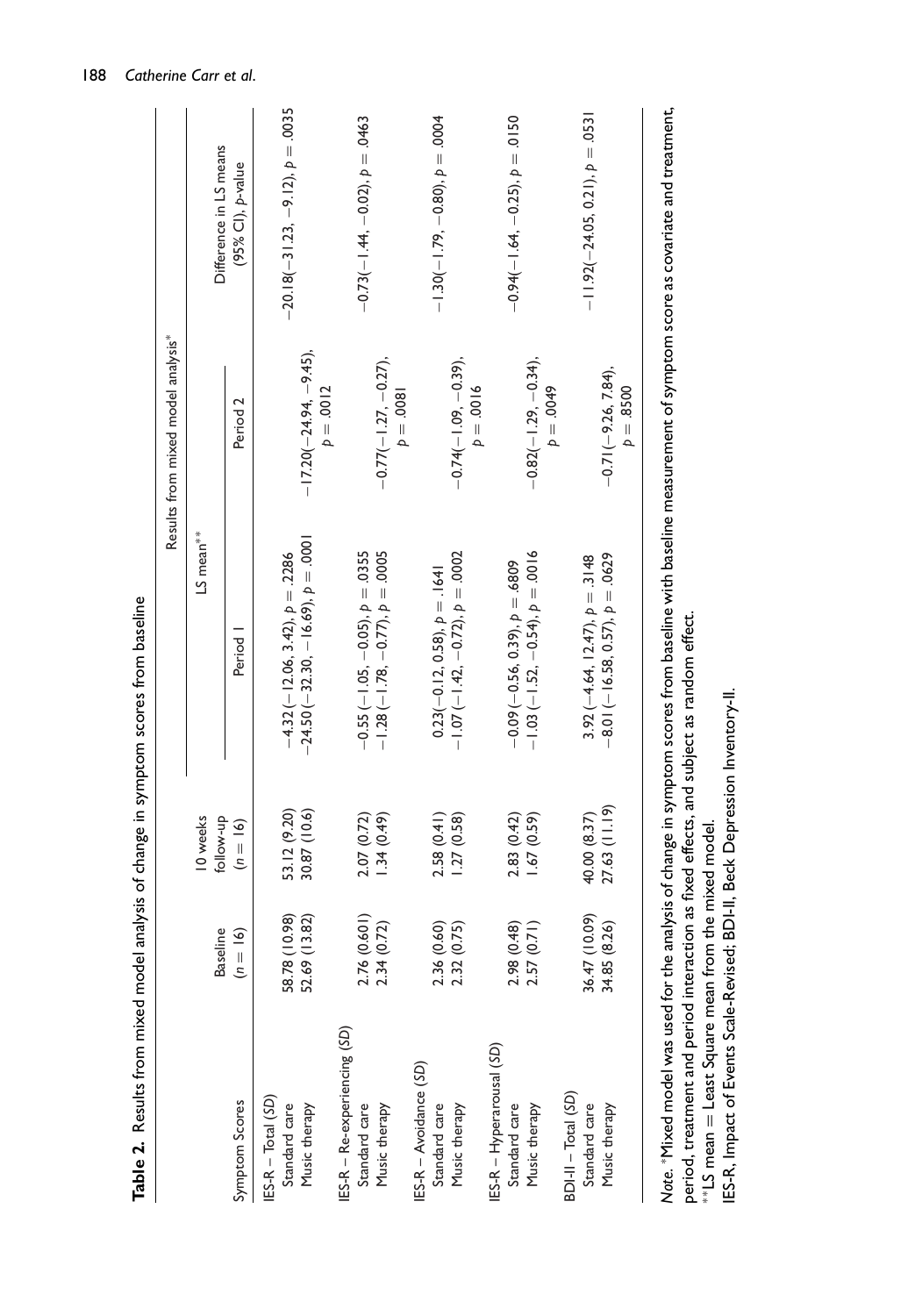negotiation remained a theme for sessions 3–8. Issues of leadership, autonomy, and control were explored. By session 7, the group began consider the use of music to manage and integrate strong emotions and identified instruments that enabled expression of anger (fast, loud music on drums); and relaxation (slow, steady music involving piano, flute, and low-resonant instruments). Sessions 8–10 focused primarily upon these elements along with preparation for ending. Discussions centred around positive effects of music; likes and dislikes of instruments; managing conflict; group strategies to deal with intolerable sounds; keeping out 'bad' thoughts; uncertainty in how to experience, express, or name emotions; value of group support and getting in touch with a pre-trauma self and memories.

# *Occurrence of PTSD symptoms within sessions*

#### *Re-experiencing and dissociation*

No instances of dissociative flashbacks were observed within sessions. However, patients often commented upon the music giving them a 'bad head' or evoking 'bad memories'.

#### **Session 3 (after group drumming):**

Patient 1: 'I didn't like the drumming'.

Therapist: 'You didn't like it. Why was that?'

Patient 1: 'It was something . . . '[looks to therapist and sighs]

Therapist: '..something unpleasant?'

Patient 1: 'Yeah'.

Later on in the same session (after improvisation with resonant instruments):

Patient 2: 'This time it was noisy. Makes my eyes hurt'.

Therapist: 'So which sound is not so good for you?'

Patient 2: [points to wind chimes and tone bar]

After making music, these patients expressed discomfort rather than referring directly to their traumatic memory. The therapist interpreted this discomfort as 'something unpleasant' which the patients confirmed. From session 7, patients described music therapy grounding dissociative states. In the penultimate session, one patient, who suffered a continual state of dissociation, commented that music enabled her:

'To be yourself again. You feel like you're **you** and not just somebody else walking around as if you're up there watching down on you . . . '

' . . . When I'm in this room and I'm playing, I feel **me** again . . . like I was before . . . before everything that happened. When I go out that door – out there – I feel as if I'm up there again in a cloud watching me'.

## *Avoidance*

Avoidance took many forms from occasional non-attendance, leaving the room momentarily and non- or limited participation in music making. Instances of avoidant behaviour were observed to decrease over the course of therapy. For example, at the beginning of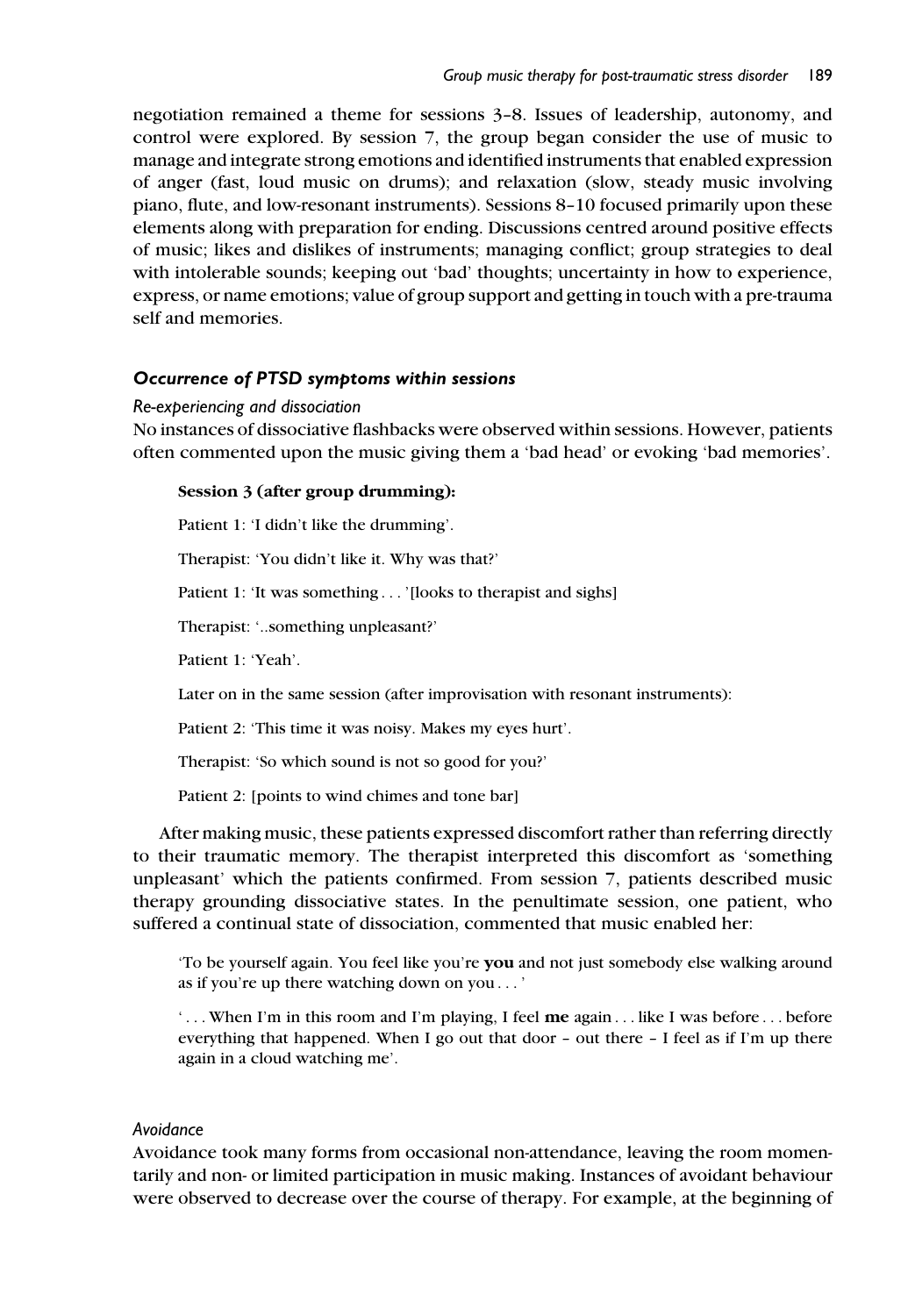#### 190 *Catherine Carr et al*.

therapy, one patient would excuse herself from the room to visit the toilet but gradually communicated her feeling state:

Session 1-'My head hurts- I need to wash [my] face'.

Session 3-'Feeling tired'.

Session 5-looks for words to describe sadness

Session 6-'nothing feels right'.

This patient was able to remain in the room for longer as sessions progressed.

Patients commented on the wish to avoid feelings that would trigger a traumatic memory, although some later began to express value in tolerating and exploring such emotions. Patients spoke of using music to block out or get rid of evocative emotions, particularly anger and sadness. For example in session 3, one patient noted that the flute when by itself evoked sad feelings and memories, which he wished to avoid, but that these feelings were relieved when others joined in playing.

Therapist: '[name], you said you felt better when everyone joined in'.

Patient: '... the sadness is good shared. It gives you back memories that you don't wanna have and it makes you feel depressed. So when other people join in it kind of evens out that it's meeting the other so you don't feel like that'.

# *Hyperarousal*

Arousal was indicated by instances of headaches and difficulties in tolerating sounds. Indicators decreased rapidly with no references to traumatic associations, or difficulties tolerating the music from session 7 onwards (Figure 2). Patients commented upon the ways in which musical instruments enabled them to express anger.

'It helps to feel if you're hitting something . . . you release your anger through your arm into the music'.

'Some of them [*the drums*] are really loud and you kind of..um..well..I was feeling these are my angry feelings and it sounds really loud. I was hitting with anger and getting rid of them listening . . . I wanted to get rid of the anger so I felt more relaxed afterwards'.



**Figure 2.** Patient reported traumatic associations and difficulties tolerating music during music therapy.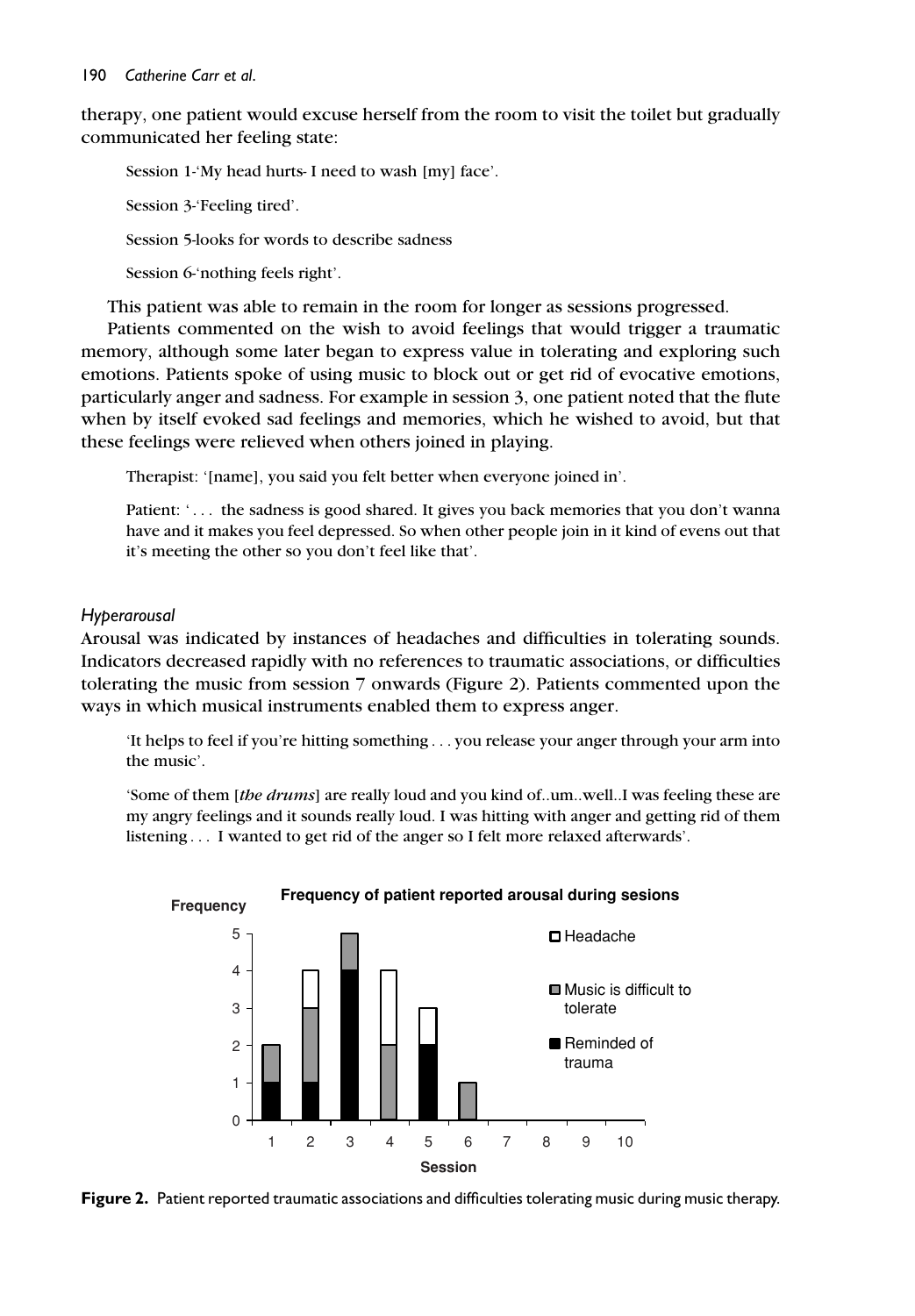Towards the end of therapy, patients commented upon generalizing these experiences in their day-to-day life, particularly when on public transport.

'Sometimes when I've left here, going back on the bus, I start tapping, playing, or start up on a table or something'.

#### *Positive experiences within sessions*

Relaxation and enjoyment occurred throughout therapy.

'It [drumming improvisation] was fun'

' . . . it was good – relaxing. The different pieces that we played,

different tunes'.

'I couldn't concentrate . . . [pause] . . . but you [patient] played on this guitar and I was hearing- it was soothing'.

Difficult moments were often diffused with humour. In session 4, a patient played a high-pitched instrument causing another group member to hold her head and gesture, laughing, for her to stop.

Patient 1:'Sorry! I didn't realise – sorry group.' [group laughs]

Patient 2:[laughs] It's like this sounding in your head "oww"' [laughing].

The group became more cohesive in its music making. Patients initially played separately but gradually established a shared pulse and rhythms. Members played in pairs, and shared instruments giving thought to their instrument choice so that instruments would 'fit in', and minimize distress to others. Patients valued the normative and shared social experiences, commenting upon support experienced by playing and being with others.

' . . . I felt like crying, but when other people join in, it uplifts me. So I loved that'.

'It was very good because of the different tunes. At first it was like everyone was playing their own, then they all joined together and at the same time changing the tune or rhythm'.

'Everybody knows what you've been through'.

Patients were frequently reminded of their pre-trauma self and 'good memories', often from within their own culture including church, family occasions, and school.

'When I play this drum, it reminds me of when I'm back home at church. It's very nice'

[smiling] 'It's in my country- the same [tambour]. Big ones, small ones. A lot of women play this at weddings, celebrations and sing songs'.

' . . . in this group, I always think of the phrase "you played 'em" [*them*]. Just like you wanted to play, like big wild beats of these good times which are like from your childhood. I like that'.

## *Exit interviews*

The exit interviews asked what patients had found helpful and unhelpful, what had changed since attending, and what they would change about the group. As patients gave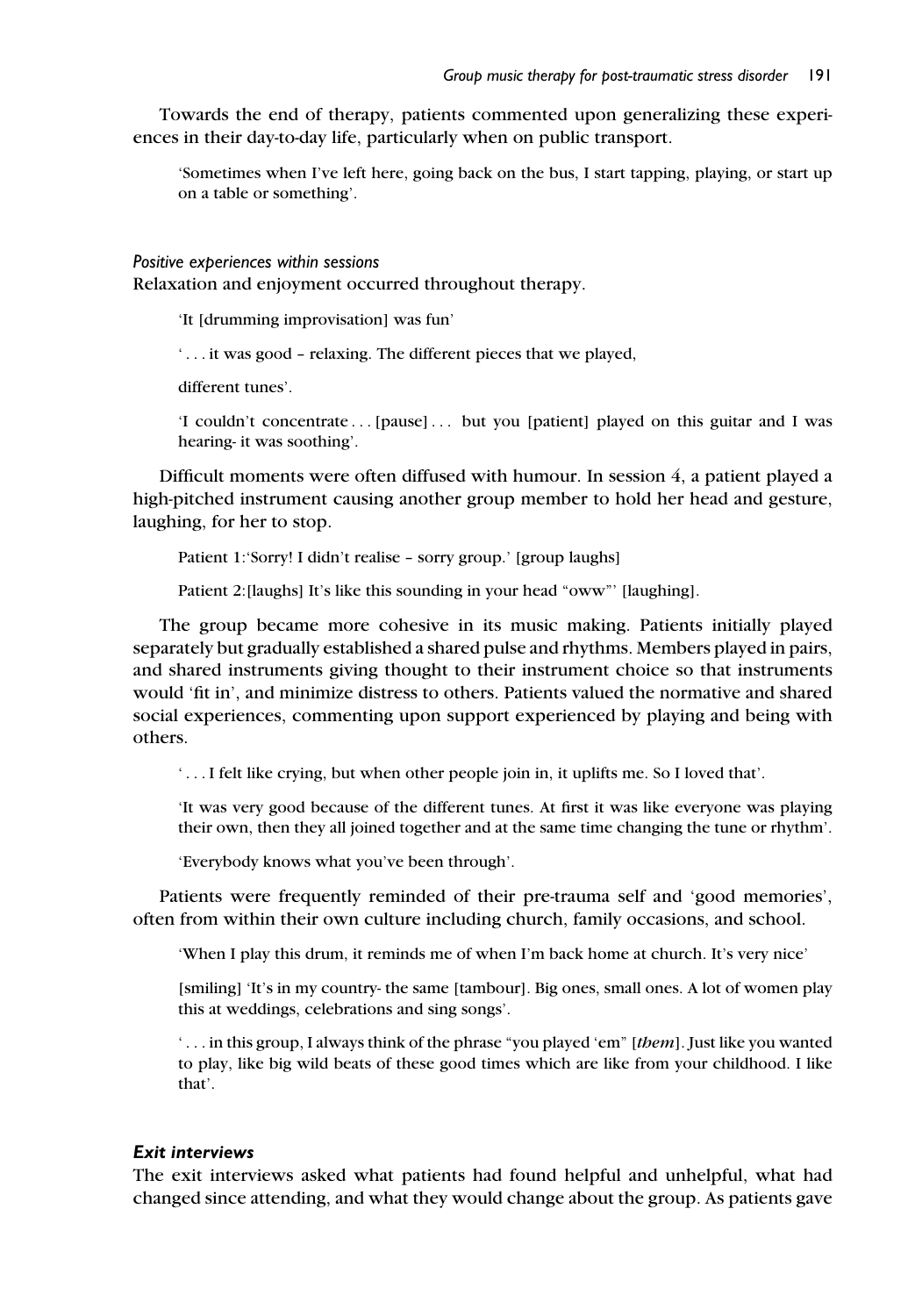

**What was helpful in music therapy**

Figure 3. Aspects of music therapy reported as helpful by patients.

more than one response, the total responses differ from the total number of patients interviewed ( $n = 8$ ).

## *Helpful factors*

Patients valued the social opportunities offered by the group. Six cited 'meeting people', with three stating that knowledge of shared traumatic experiences had helped (Figure 3):

' . . . it's not only me who has problems'.

'Meeting other people as well, that I think are in the same situation as me'.

'I can socialise with these people and I'm not feeling different because I know some of us been through what I'm going through or more than what I'm going through, so I feel welcome'.

The musical instruments were cited by three patients as helpful. Two specifically named the drums:

'I loved the drum. It takes my brain to other way'.

'I've been quite angry lately and especially banging on the drum helped releasing my anger'.

The third valued the opportunities for different instruments to express different feelings:

'Every instrument has its own music or every time I play a different instrument I get a different feeling'.

The opportunity for expression without words was valued by two members, whilst two felt that this had helped to relieve anger: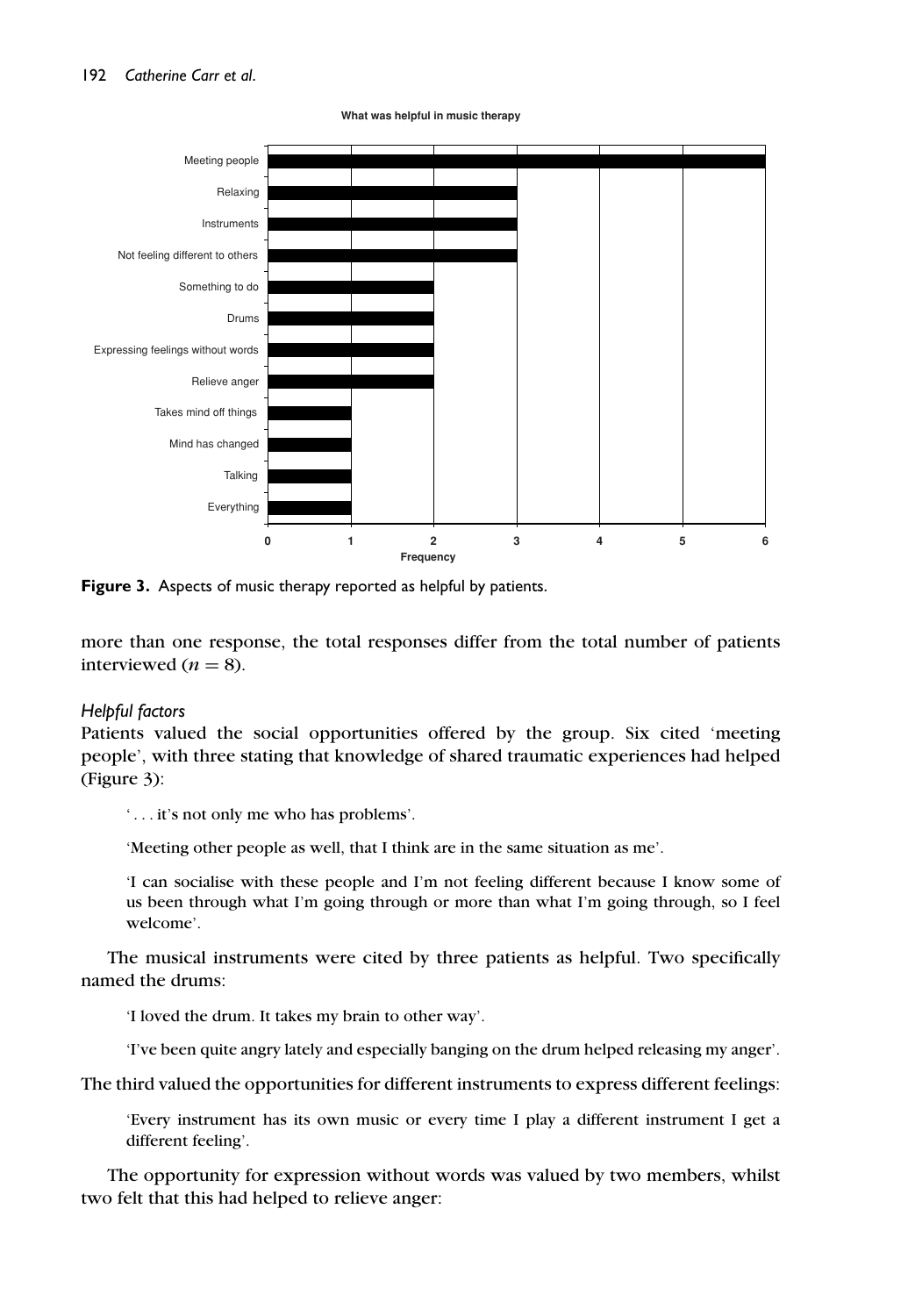'I think having the chance to express my feeling not using words, but just using music itself and just feeling it'.

'The drums bring out whatever frustration and anger I'm feeling'.

Music therapy was also valued for providing occupation and distraction. Two felt that the group had given them 'something to do', whilst two indicated that music had positively affected their mind:

'Takes my mind away'

'My mind has changed'

Both these patients had limited English vocabulary, and had great difficulty in describing what these changes represented. However, both expressed that these changes were positive and helpful. One patient felt that 'talking was good', whilst another stated that 'everything' had been good.

#### *Unhelpful factors*

Three cited difficulties with 'noise' or particular instruments (Figure 4).

'There was a particular instrument that makes a pinging noise . . . with that ping it gives me a headache and it makes me feel agitated'.

Two felt that there was nothing unhelpful about the group and two indicated that they were not ready for therapy to end. One expressed a fear of dependency on the group for support. Another felt that it was the wrong time for them. One stated that feelings of emptiness still remained but later noted that music therapy had provided a means to become calm when angry or upset:

'It didn't change my feelings basically, yeah my feelings are still the same . . . It gave me a technique to focus and to learn how to deal with my problems, but that's it'.



**What was unhelpful in music therapy**

Figure 4. Aspects of music therapy reported as unhelpful by patients.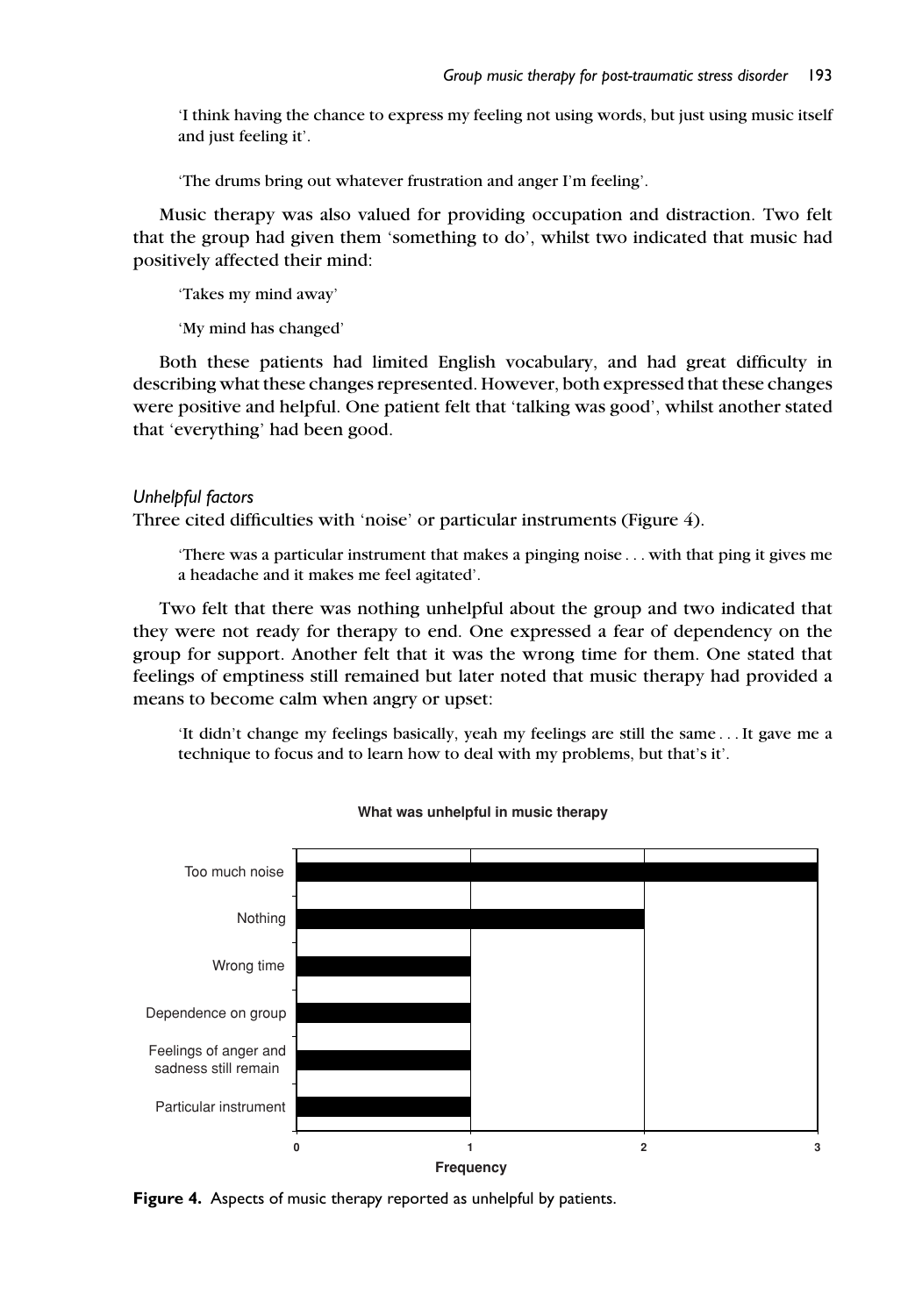

**How could the music therapy be improved?**

**Figure 5.** Patient suggested changes to improve music therapy.

Later:

'What has changed is that I've learned how to calm myself down. If I feel like really upset or really angry I get something and I focus on it . . . '

# *Factors patients would change*

Four stated that they would not change anything about the therapy (Figure 5). Three expressed a wish for the therapists and group to talk more openly about traumatic memories:

' . . . maybe people could talk more about their experiences and I would know I really relate to them'

'More interaction. Much as everybody don't want to talk about it at least ...'

One wished to listen to pre-composed classical music during therapy, and one suggested the group could be 'less noisy'.

# *Patient reported change*

A range of changes was reported (Figure 6). Only two patients felt that 'nothing' had changed. Four said they felt calmer and more at ease:

' . . . peaceful during and after'.

'I seem to be calmer, more at ease'.

'I've learned to calm myself down'.

'I feel very at ease'.

Three associated this with a reduction and increased control over anger: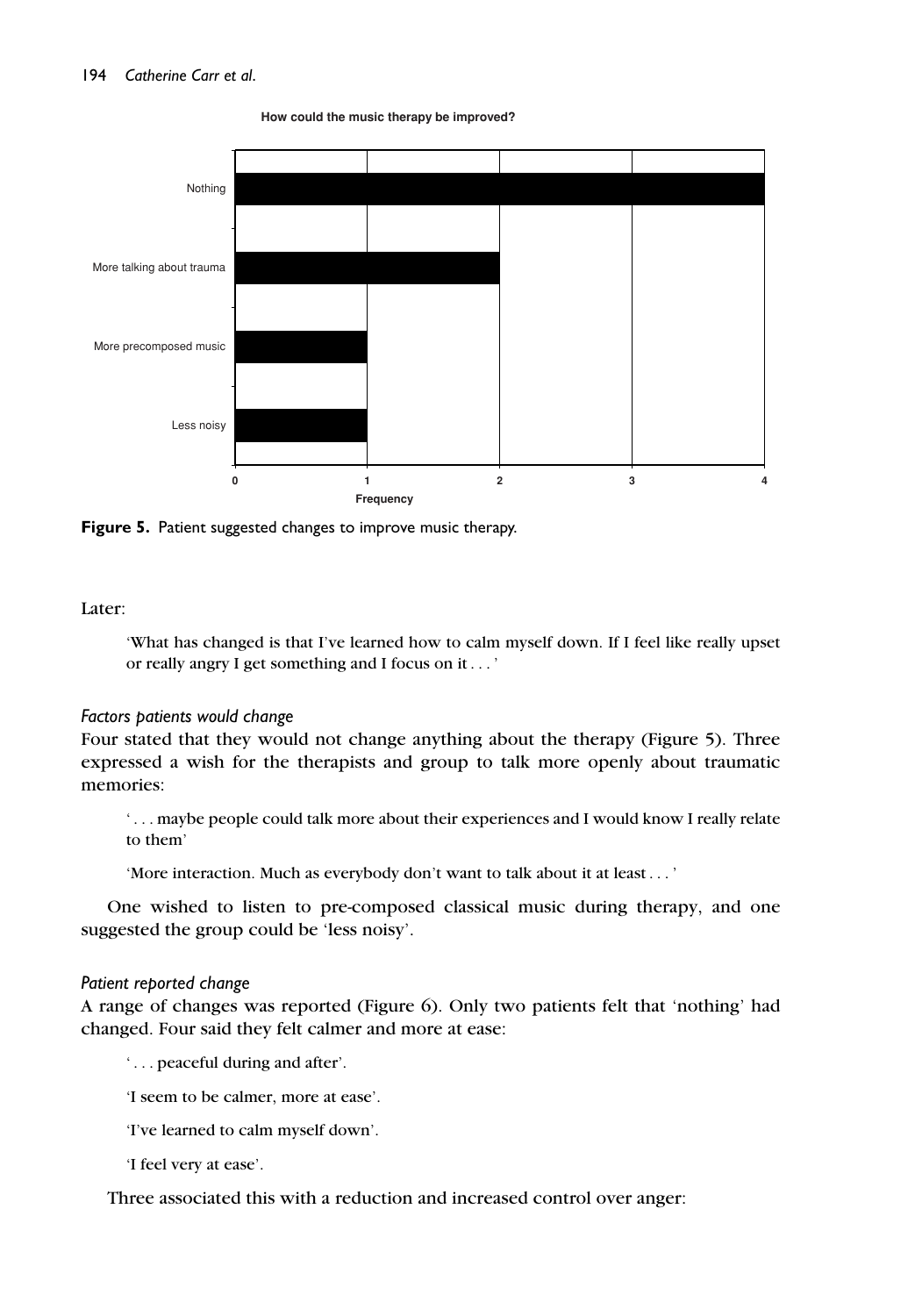

#### **What has changed since attending music therapy?**

**Figure 6.** Patient reported changes since attending music therapy.

'If I really feel like really upset or really angry I get something and I focus on it . . . Especially when I'm in a situation when I really don't feel like speaking. I walk away now because it's not only me who has problems'.

'The drums bring out whatever frustration and anger I'm feeling'.

' . . . I don't feel so angry. I really don't. Whereas before I was angry all the time, frustrated, but now I take a lot of it out playing on the music'.

Two noted increased tolerance to difficult sounds:

'Too much music gave too much pain. But it goes. The pain in my head has gone'.

'I can listen to certain music and not feel agitated'.

One indicated a level of control over re-experiencing:

'I can think about here- not about the past'.

Whilst another reported a regained sense of autonomy:

'I feel very in control of my situation. I'm able to make decisions for myself'.

# **Discussion**

An exploratory randomized controlled trial of music therapy was conducted with a group of PTSD patients, who showed clinically significant symptom improvements across all three domains, particularly in avoidance.

Avoidance may have been most successfully addressed by fostering a safe therapeutic environment through grounding (Herman, 1997; Kennerly, 2009; Schauer, Neuner, & Elbert, 2005). Outcomes suggest music provided a means of arousal stimulation and regulation. Neuroimaging studies note disruption of 'affect arousal regulation',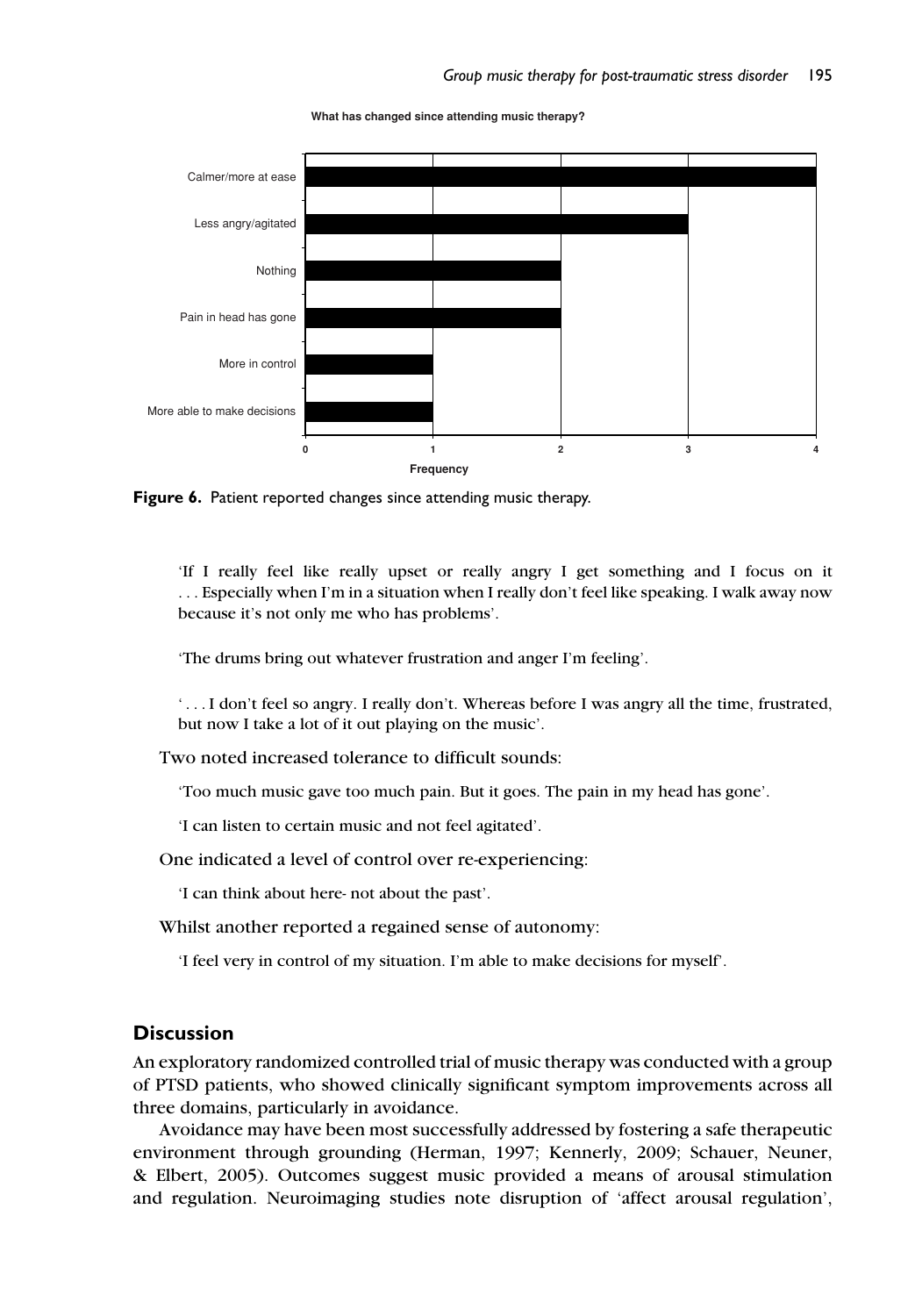in particular sensory-motor integration, physiological arousal regulation, and capacity for verbal communication in PTSD (Frewen & Lanius, 2006, p. 110; Van Der Kolk, 2006). It may be that re-experiencing is better addressed once avoidance and arousal are reduced through physical self-regulation (Hoch-Espada & Lippman, 2000; Van Der Kolk, 2006).

Depression symptoms (BDI-II) reduced in the treatment group, demonstrating a statistical trend approaching statistical significance. The mixed methods of data collection provide a rich account of music therapy not only as a tolerable and enjoyable personal experience, but also as a feasible and effective clinical intervention. Findings are consistent with other studies into music therapy for PTSD (Bensimon *et al*., 2008; Orth *et al*., 2006). Engagement, establishing trust, identification, and expression of emotion, and capacity to tolerate sound qualities of instruments emerged as important features, and will now be given further consideration.

## *Engagement with music therapy*

The first step in helping participants was through engagement with music therapy. Mean attendance was seven sessions. This figure is remarkably high for a clinical group who faced not only serious mental disorder but huge social and judicial stressors over the study duration. This engagement level supports suggestions that music be considered safe, enjoyable, and motivating (Gold *et al*., 2009). It is reasonable to assume that this figure reflects rapid engagement with music therapy that, for one, was reported as the 'social event' of her week. Patients showed commitment even when unable to attend. This was an important and surprising outcome and an essential requisite for therapeutic gain from music therapy.

## *Establishment of safety and trust*

Patients initially expressed anxiety and fear about what was expected of them, but then moved to describing experiences of safety and calm. Patients were provided with activities that were non-demanding, controlled, boundaried, and explicit. Guidance and repetition of structured activities may have reduced initial fears and encouraged habituation to individual sounds. Grounding (Volkman, 1993) may have addressed avoidance symptoms. Patients spoke of music providing a point of focus and link to the present. Music is a stimulus that may be difficult to avoid when it is actively being produced. The distraction provided by this stimulus enabled an increased focus and attention upon making music in the present, enabling patients to associate and incorporate safer memories alongside traumatic memories (Van Der Kolk, 2006).

Music-making allowed social inclusion even for those who spoke less during the discussions. Patients moved from individual voices/sounds to relating to others musically and then interpersonally. The group discussions exemplify this change as patients commented first upon the value of musical and then later, overall group support as evidenced by the exit interviews.

In order to encourage socialization and group cohesion, it was emphasized that all shared traumatic experiences. Changes were reported by the clinical team in the behaviour of patients outside of the group: they began to befriend each other, communicate with, and travel together. The social opportunities afforded by the group were the most frequently cited helpful factor of music therapy. The therapeutic importance of social support is consistent with current developments in psychosocial support of traumatized communities (Davidson, 2010).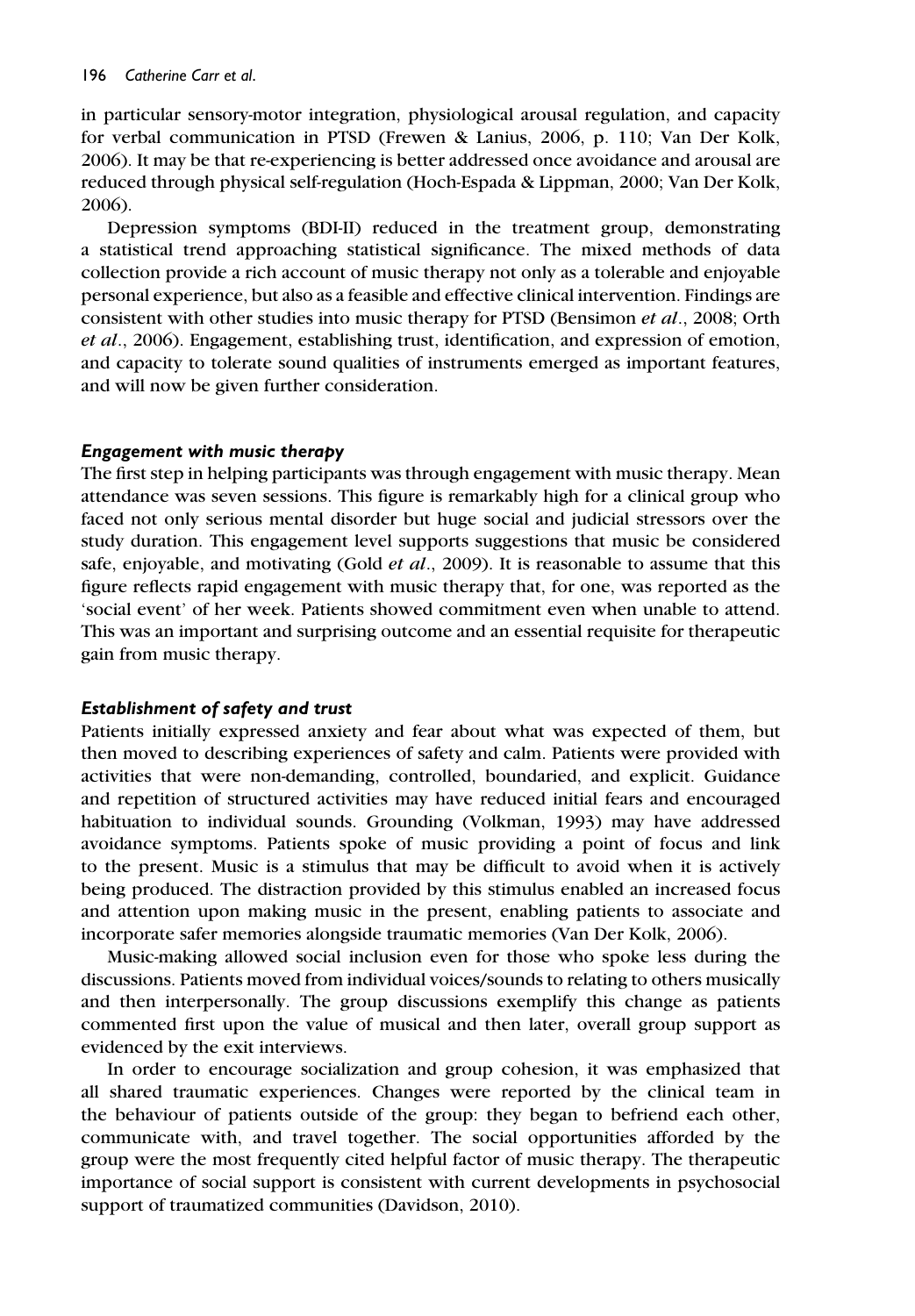## *Identification and expression of emotion*

PTSD has a severe impact upon mood, exemplified by emotional 'numbing', extreme anger and irritability, and depression. Patients reported music therapy as a helpful means of emotional expression and regulation. Instruments and music eliciting strong emotional responses were quickly identified, which may have provided a means to control arousal (Frewen & Lanius, 2006; Van Der Kolk, 2006). These correlate with findings from previous studies (Bensimon *et al*., 2008; Orth, 2001) and studies of music and emotion (Gabrielsson, 2001).

Bensimon *et al*. found drumming enabled emotional expression and a regained sense of control (2008, pp. 44–45). Within this study, patients reported physically tapping rhythms outside of therapy to recall the group's music and self-regulate arousal. Tempo and rhythm impact arousal levels when listening to music (Bernardi, Porta, & Sleight, 2006; Husain, Thompson, & Schellenberg, 2002) and might serve to regulate emotional states (Bispham, 2006, p. 131). Physical recollection of rhythms might, therefore, be used proactively by patients to interrupt the fear response through self-regulation (Van Der Kolk, 2006).

#### *Capacity to tolerate particular sound qualities of instruments*

Patients' capacity to tolerate particular sound qualities of instruments appears to have played a key role in reducing PTSD symptoms. Certain instruments evoked traumatic memories eliciting emotional responses. These were high pitched, resonant, loud in volume or with a sharp attack. The immediacy of the music limited avoidance as patients had to learn to tolerate, communicate, and acknowledge the impact of their instrument upon other group members.

Bensimon *et al*. (2008) suggest that drumming provided a 'non-intimidating' means of habituation (p. 44). Patients within our study commented upon an increased ability to tolerate sounds that they had found difficult early on in therapy, suggesting habituation, which may have aided arousal reduction. Discussion enabled indirect acknowledgement of their shared traumatic experiences, facilitating processing of the traumatic memory. Where patients expressed conflicting preferences, they were encouraged to find solutions to ensure that each member could experience their preferred sounds. The focus of discussions upon immediate experiences, may have aided this self-awareness and self-regulation (Van Der Kolk, 2006). Negotiations necessitated group problem solving and this may have provided patients with confidence to generalize these experiences to other aspects of their lives.

#### *Associated symptoms of depression*

The relationship between music therapy and the depression scores remains unclear. During treatment, patients increased their activity, reduced avoidance, and generated their own social supports. Group dynamics may have contributed, as shown in the qualitative outcomes. However, patients also reported music intrinsically altering their mood and extrinsically motivating them to continue treatment. Music enabled them to experience and share sad feelings. Indications are that music therapy impacts positively upon mood, but effectiveness in treating depression is unclear (Maratos, Gold, Wang, & Crawford, 2008). Future studies should distinguish the impact of group music therapy on mood as distinct from PTSD.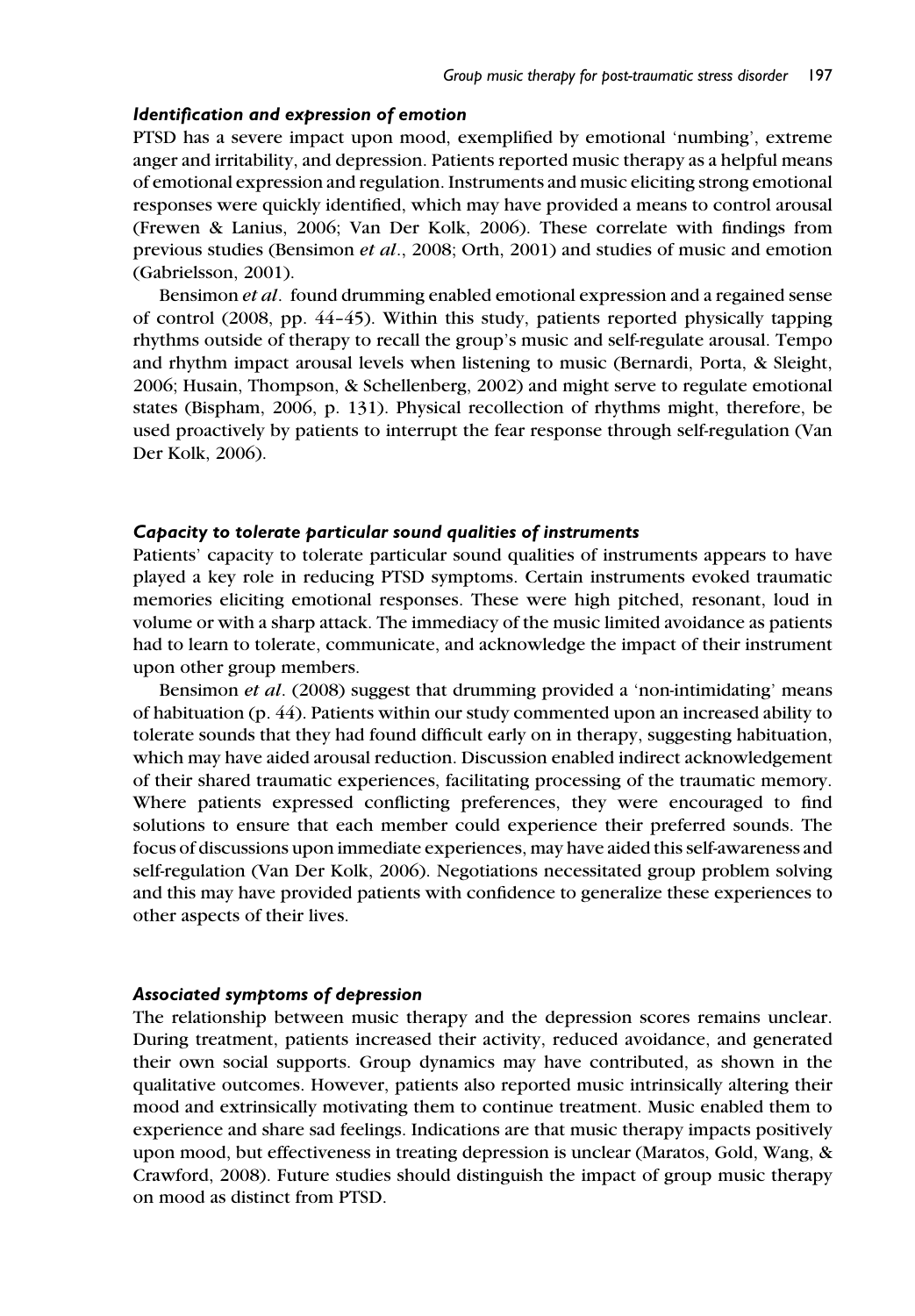# *Limitations*

This exploratory study was completed with final data on 16 patients and it remains to be seen whether this level of success could be replicated. The two groups were similar on assessed baseline characteristics including the nature of the index trauma. Given the small sample size, however, stratification was not possible, resulting in a 9 years age difference between groups. However, despite the small sample and large variation of post-traumatic stress levels, a statistically significant effect size was found on the primary outcome indicating underlying potential for this intervention. A further shortcoming is that assessors were not masked regarding patient allocation.

Outcomes could have been achieved through a group effect rather than specifically music therapy. The therapist commitment, the unique organizational characteristics of the Conservatoire, and increased input may also have contributed to treatment effect. The dual role of the music therapists in the research design and analysis, may have similarly affected outcomes. Future research should disentangle specific and non-specific factors to clarify effectiveness utilizing independent researchers from outside the field of music therapy (Craig *et al*., 2008).

Existing evidence-based treatments for PTSD (Bisson *et al*., 2007; NICE, 2005) make no reference to non-responders. The study results suggest that group music therapy could be a realistic and effective intervention for such patients, but that access and engagement of patients will still be limited. Group music therapy may be seen as a useful alternative to trauma-focussed CBT, as the approach may be more tolerable and has a significant non-verbal component. Should further studies replicate these results, it may be possible to recommend music therapy as an alternative non-verbal treatment as has been seen with Schizophrenia guidelines (NICE, 2009; Talwar *et al*., 2006).

#### *Future research*

The findings of this study justify a larger pragmatic trial that should include followup assessments to test sustainability (Craig *et al*., 2008; Gavrilovic, d'Ardenne, Bogic, Capuzzo, & Priebe, 2005) and whether symptom gains translate into improved social situation and quality of life (Priebe, Watzke, Hansson, & Burns, 2008).

Future research could investigate how specific elements of music contribute to grounding and self-regulation. Findings suggest that particular sounds elicit common responses in PTSD sufferers and indicate that particular techniques and approaches could be developed to address these features (Bensimon *et al*., 2008; Orth, 2001).

Patients reported that they valued participating in a group with shared traumatic experiences. Current NICE guidelines note that few studies exist for group CBT interventions for PTSD and that there is no 'convincing evidence for its effectiveness, in contrast . . . [to] individual trauma-focused CBT' (NICE, 2005, p. 62). Results indicate that group interventions for PTSD are feasible. Future research should examine the contribution of group setting and non-verbal interventions to outcomes through comparison of individual and group music therapy. Use of music and musical engagement could be assessed by scales such as the Improvisation Assessment Profiles (Bruscia, 1987). Comparisons of group interventions would provide data regarding the contribution of music therapy to outcomes.

The study interventions had a strong emphasis upon active musical participation. However, the literature suggests receptive methods may be necessary when patients are acutely aroused (Orth, 2001, 2005; Orth *et al*., 2006). Research to identify indications for active or receptive methods is, therefore, needed.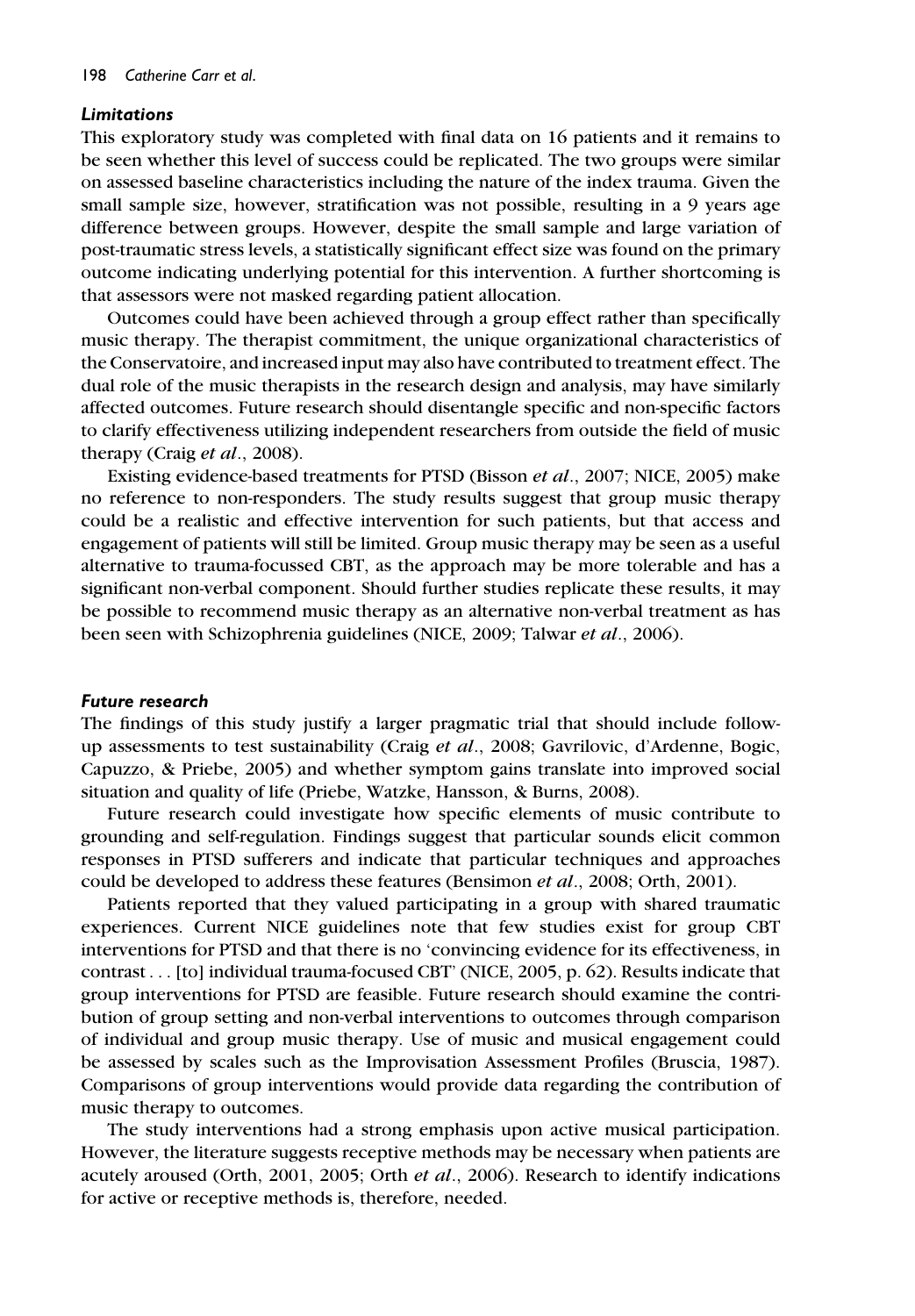Therapy was shorter than that recommended for other target groups (Gold *et al*., 2009), but given the difficulties faced by patients in attending, a longer course of therapy might not have been feasible. Future studies should test feasibility, effects, and acceptability of varying durations and frequencies of therapy. Three patients would have liked more discussion of traumatic experiences and it is interesting to note that four patients returned to CBT after music therapy. This should be taken into account in their clinical work and would be a further variable to be tested in future studies.

# **Acknowledgements**

Thanks to Graham Fawcett, Dr Naomi Wilson for her assistance, Dr Helen Odell-Miller for supervision, Dave Foister and Carl Sutton for audio-visual assistance, and the support staff at the Guildhall School of Music & Drama. In particular, we thank Professor Barry Ife, Principal of the Guildhall School of Music & Drama, and Dr Robert Dolan, Chief Executive of East London Foundation NHS Trust for their ongoing interest and support in this innovative project.

# **References**

- American Psychiatric Association (1994). *Diagnostic and statistical manual of mental disorders*. (4th ed.). Washington, DC: Author.
- Amir, D. (1998). The use of Israeli folksongs in dealing with women's bereavement and loss in music therapy. In D. Dokter (Ed.), *Arts Therapists, Refugees and Migrants: Reaching Across Borders* (pp. 217–235). London: Jessica Kingsley Publishers.
- Beck, A. T., Steer, R. A., & Brown, G. K. (1996). *Manual for Beck Depression Inventory-II*. San Antonio, TX: Psychological Corporation.
- Bensimon, M., Amir, D., & Wolf, Y. (2008). Drumming through trauma: Music therapy with posttraumatic soldiers. *The Arts in Psychotherapy*, *35*, 34–48. doi:10.1016/j.aip.2007.09.002
- Bernardi, L., Porta, C., & Sleight, P. (2006). Cardiovascular, cerebrovascular, and respiratory changes induced by different types of music in musicians and non- musicians: The importance of silence. *Heart*, *92*, 445–452. doi:10.1136/hrt.2005.064600
- Bispham, J. (2006). Rhythm in Music: What is it? Who has it? And Why? *Music perception*. *An Interdisciplinary Journal*, *24*, 125–134. doi:MP.2006.24.2.125
- Bisson, J. I., Ehlers, A., Matthews, R., Pilling, S., Richards, D., & Turner S. (2007). Psychological treatments for chronic post-traumatic stress disorder: Systematic review and meta-analysis. *British Journal of Psychiatry*, *190*, 97–104. doi:10.1192/bjp.bp.106.021402
- Blacking, J. (1973). *How Musical is Man? (The John Danz Lectures)*. Washington, DC: University of Washington Press.
- Blake, D. D., Weathers, F. W., Nagy, L. M., Kaloupek, D. G., Klauminzer, G., Charney, D. S., & Keane, T. M. (1990). A clinician rating scale for assessing current and lifetime PTSD: the CAPS-1. *The Behavior Therapist*, *13*, 187–188.
- Breslau, N., Davis, C. G., Peterson, E. L., & Schultz, L. (1997). Psychiatric sequelae of posttraumatic stress disorder in women. *Archives in General Psychiatry*, *54*, 81–87.
- Bruscia, K. E. (1987). *Improvisational models of music therapy*. Springfield, IL: Charles C. Thomas Publishers.
- Craig, P., Dieppe, P., Macintyre, S., Mitchie, S., Nazareth, I., & Petticrew, M. (2008). Developing and evaluating complex interventions: The new Medical Research Council guidance. *British Medical Journal*, *337*, 979–983. doi:10.1136/bmj.a1655
- Creamer, M., Bell, R., & Failla, S. (2003). Psychometric properties of the Impact of Events Scale Revised. *Behaviour Research and Therapy*, *41*, 1489–1496. doi:10.1016/j.brat.2003.07.010
- d'Ardenne, P., Capuzzo, N., Ruaro, L., & Priebe, S. (2005). One size fits all? Cultural sensitivity in a psychological service for traumatised refugees. *Diversity in Health and Social Care*, *2*, 29–36.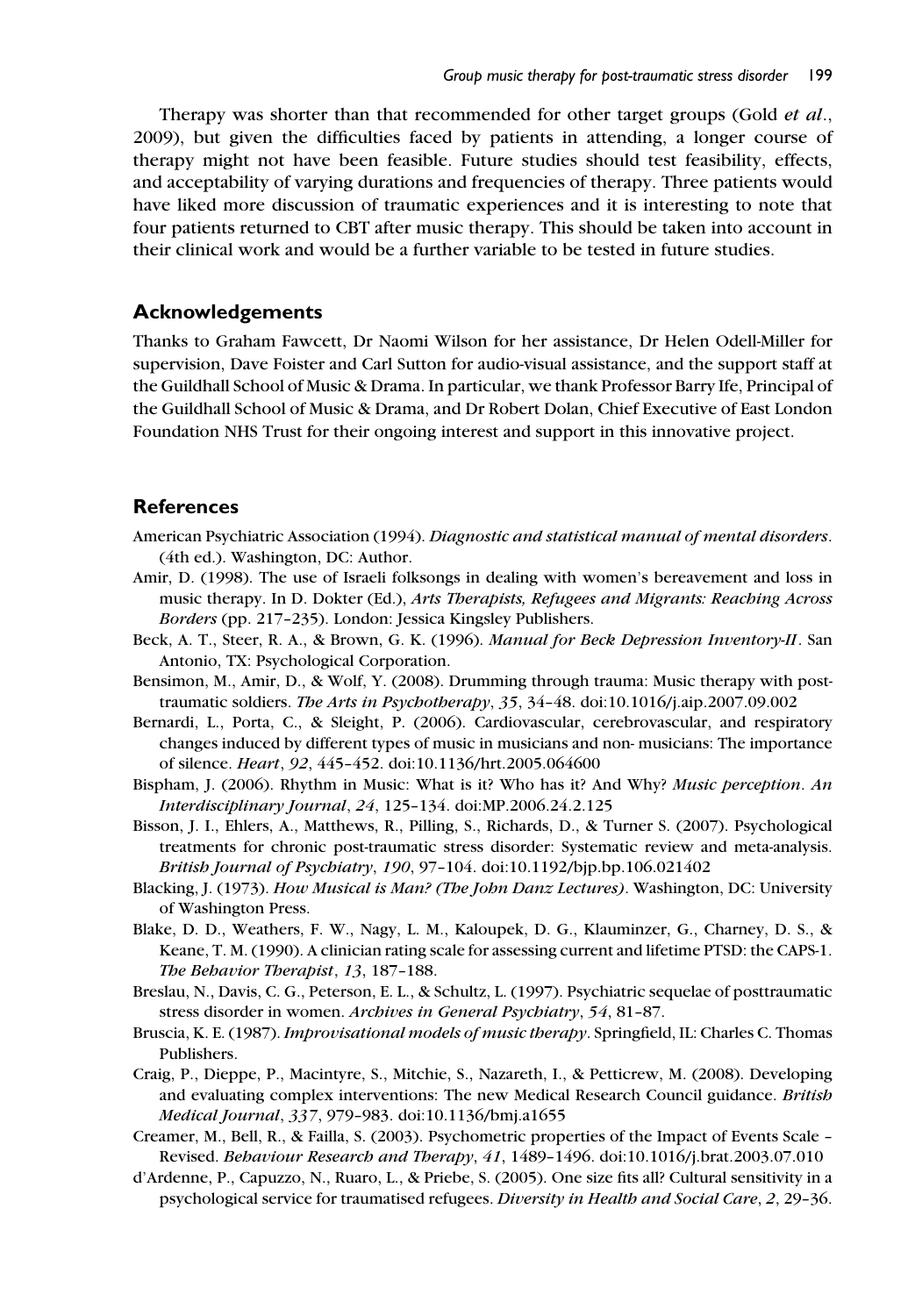- Davidson, S. (2010). Psychosocial support within a global movement. *The Psychologist*, *23*, 304– 307.
- Dixon, M. (2002). Music and human rights. In J. P. Sutton (Ed.), *Music, Music Therapy and Trauma: International Perspectives* (pp. 119–132). London: Jessica Kingsley Publishers.
- Frewen, P.A., & Lanius, R.A. (2006). Toward a psychobiology of posttraumatic self- dysregulation: Reexperiencing, hyperarousal, dissocation, and emotional numbing. *Annals of the New York Academy of Sciences*, *1071*, 110–124. doi:10.1196/annals.1364.010
- Gabrielsson, A. (2001). Emotions in strong experiences with music. In P. N. Juslin & J. A. Sloboda (Eds.), *Music and emotion: Theory and research* (pp. 431–449). Oxford: Oxford University Press.
- Gavrilovic, J. J., d'Ardenne, P., Bogic, M., Capuzzo, N., & Priebe, S. (2005). Survey of specialised UK traumatic stress services. *Psychiatric Bulletin*, *29*, 416–418. doi:10.1192/pb.29.11.416
- Gold, C., Solli, H. P., Krüger, V., & Lie, S. A. (2009). Dose-response relationship in music therapy for people with serious mental disorders: Systematic review and meta-analysis. *Clinical Psychology Review*, *29*, 193–207. doi:10.1016/j.cpr.2009.01.001
- Harvey, A. G., Bryant, R. A., & Tarrier, N. (2003). Cognitive behaviour therapy for posttraumatic stress disorder. *Clinical Psychology Review*, *23*, 501–522. doi:10.1016/S0272-7358(03) 00035-7
- Heidenreich, V. (2005). Music Therapy in war-affected areas. *Intervention*, *3*, 129–134.
- Henderson, H. (1991). Improvised songs: Stories in the treatment of a thirteen-year old sexually abused girl from the Xhosa tribe in South Africa. In K. Bruscia (Ed.), *Case Studies in Music Therapy* (pp. 207–217). Phoenixville: Barcelona Publications.
- Herman, J. (1997). *Trauma and Recovery: The Aftermath of Violence*. New York: Basic Books.
- Hoch-Espada, A. L., & Lippmann, J. (2000). Integrating cognitive behavioural therapy into a psychodynamic framework. *Cognitive and Behavioral Practice*, *7*, 350–356. doi:10.1016/ S1077-7229(00)80095-4
- Horowitz, M. J., Wilner, N., & Alvarez, W. (1979). Impact of Event Scale: A measure of subjective stress. *Psychosomatic Medicine*, *41*, 209–218.
- Hughes, T. (2000). *Leijla's secret: Trauma: Perpetrator and victim. Towards an identity through music*. Unpublished post-graduate diploma dissertation. Guildhall School of Music and Drama, London.
- Husain, G., Thompson, W. F., & Schellenberg, E. G. (2002). Effects of musical tempo and mode on arousal, mood, and spatial abilities. *Music Perception: An Interdisciplinary Journal*, *20*, 151–171. doi:10.1525/mp.2002.20.2.151
- Hussey, D. L., Reed, A. M., Layman, D. L., & Pasiali, V. (2008). Music therapy and complex trauma: A protocol for developing social reciprocity. *Residential Treatment for Children and Youth*, *24*, 111–129. doi:10.1080/08865710802147547
- Jakupcak, M., Roberts, L. J., Martell, C., Mulick, P., Michael, S., Reed, R., . . . Macfall, M. (2006). A pilot study of behavioral activation for veterans with posttraumatic stress disorder. *Journal of Traumatic Stress*, *19*, 387–391. doi:10.1002/jts.201250
- Jones, C., Baker, F., & Day, T. (2004). From healing rituals to music therapy: Bridging the cultural divide between therapist and young Sudanese refugees. *The Arts in Psychotherapy*, *31*, 89– 100. doi:10.1016/j.aip.2004.02.002
- Kennerly, H. (2009). Cognitive therapy for post-traumatic dissociation. In N. Grey (Ed.), *A casebook of cognitive therapy for traumatic stress reactions* (pp. 93–110). Hove: Routledge.
- Kessler, R. C., Sonnega, A., Bromet, E., Hughes, M., & Nelson, C. B. (1995). Posttraumatic stress disorder in the National Comorbidity Survey. *Archives of General Psychiatry*, *52*, 1048–1060.
- Krout, R. E. (2007). Music listening to facilitate relaxation and promote wellness: Integrated aspects of our neurophysiological responses to music. *The Arts in Psychotherapy*, *34*, 134– 141. doi:10.1016/j.aip.2006.11.001
- Lang, L., & McInerney, U. (2002). A music therapy service in a post-war environment. In J. P. Sutton (Ed.), *Music, music therapy and trauma: International perspectives* (pp. 153–174). London: Jessica Kingsley Publishers.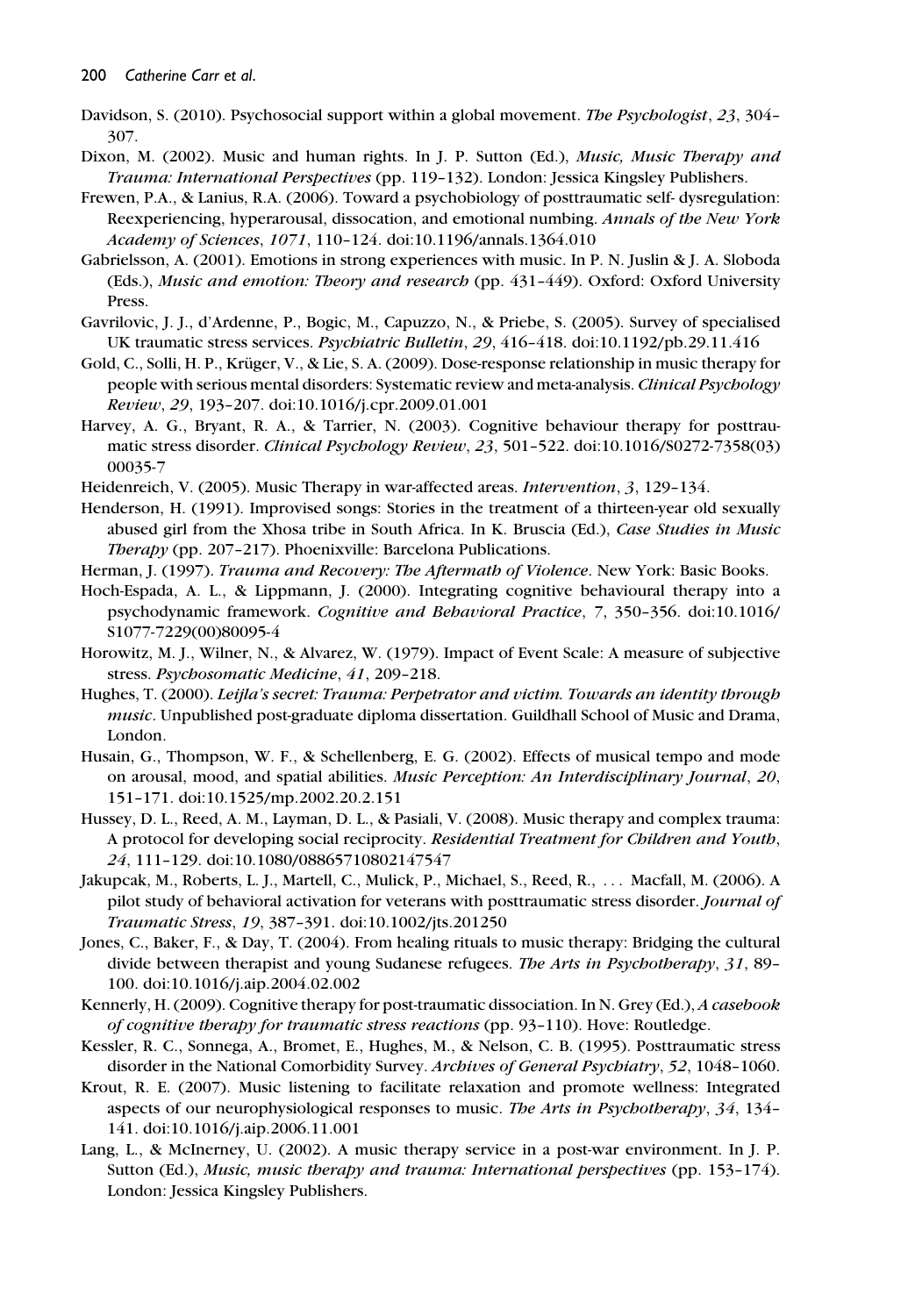- Macintosh, H. B. (2003). Sounds of healing: Music in group work with survivors of sexual abuse. *The Arts in Psychotherapy*, *30*, 17–23. doi:10.1016/S0197-4556(02)00229-0
- Malloch, S., & Trevarthen, C. (2009). *Communicative musicality: Exploring the basis of human companionship*. Oxford: Oxford University Press.
- Maratos A., Gold C., Wang X., & Crawford, M. (2008). Music therapy for depression. *Cochrane Database of Systematic Reviews*, 1. Art. No.: CD004517. doi:10.1002/14651858.CD004517. pub2
- National Institute for Health and Clinical Excellence (NICE). (2005). *Post traumatic stress disorder: The management of PTSD in adults and children in primary and secondary care*. London: Gaskell & The British Psychological Society.
- National Institute for Health and Clinical Excellence (NICE) (2009). *Schizophrenia: Core interventions in the treatment and management of schizophrenia in adults in primary and secondary care (update)*. London: National Institute for Clinical Excellence. Retrieved from http://www.nice.org.uk/nicemedia/pdf/CG82FullGuideline.pdf
- Odell-Miller, H. (2002). One man's journey and the importance of time: music therapy in an NHS day centre. In A. Davies & E. Richards (Eds.), *Music Therapy and Group Work: Sound Company* (pp. 63–76). London: Jessica Kingsley Publishers.
- Odell-Miller, H. (2007). *The practice of music therapy for adults with mental health problems: the relationship between diagnosis and clinical method*. Unpublished doctoral dissertation. Aalborg University, Aalborg, Denmark.
- Orth, J. (2001). Between abandoning and control: Structure, security and expression in music therapy with traumatized refugees in a psychiatric clinic. In M. Verwey (Ed.), *Trauma and empowerment* (pp. 189–197). Berlin: VWB, Verlag fur Wissandschaft und Bildung.
- Orth, J. (2005). Music Therapy with traumatized refugees in a clinical setting. *Voices: A World Forum for Music Therapy*. Retrieved from http://www.voices.no/mainissues/mi40005000182. html
- Orth, J., Doorschodt, L., Verburgt, J., & Drozdek, B. (2004). Sounds of trauma: An introduction to methodology in music therapy with traumatized refugees in clinical and outpatient settings. In J. P. Wilson & Drozdek, B. (Eds.), *Broken Spirits: The treatment of traumatized asylum seekers, refugees, war and torture victims* (pp. 443–480). New York: Brunner-Routledge.
- Orth, J., & Verburgt, J. (1998) One step beyond: Music therapy with traumatised refugees in a psychiatric clinic. In D. Dokter (Ed.), *Arts therapists, refugees and migrants: Reaching across borders* (pp. 80–93). London: Jessica Kingsley Publications.
- Orth, J., Verburgt, J., van Nieuwenhuijzen, N., & Wijzenbeek, G. (2006). Getraumatiseerde vluchtelingen en asielzoekers [Traumatized refugees and asylum seekers]. In H. Smeijsters (Ed.), *Handboek Muziektherapie: Evidence based practice voor de behandeling van psychische stoornissen, problemen en beperkingen* (2nd ed.) (pp. 360–384). The Netherlands: Bohn Stafleu von Loghum.
- Pavlicevic, M. (1997). *Music therapy in context: Music, meaning and relationship*. London: Jessica Kingsley Publishers.
- Pavlicevic, M. (2002). Fragile rhythms and uncertain listenings: Perspectives from music therapy with South African children. In J. P. Sutton (Ed.), *Music, music therapy and trauma: International perspectives* (pp. 97–118). London: Jessica Kingsley Publishers.
- Priebe, S., Watzke, S., Hansson, L., & Burns, T. (2008). Objective social outcomes index (SIX): A method to summarise objective indicators of social outcomes in mental health care *Acta Psychiatrica Scandinavica*, *118*, 57–63. doi:10.1111/j.1600-0447.2008.01217.x
- Read-Johnson, D. (2009). Commentary: Examining underlying paradigms in the creative arts therapies of trauma. *The Arts in Psychotherapy*, *36*, 114–120. doi:10.1016/j.aip.2009.01.011
- Robarts, J. (2006). Music therapy with sexually abused children. *Clinical Child Psychology and Psychiatry*, *11*, 249–269. doi:10.1097/00131746-200403000-00005
- Robarts, J. (2009). Supporting the development of mindfulness and meaning: Clinical pathways in music therapy with a sexually abused child. In S. Malloch & C. Trevarthen (Eds.),